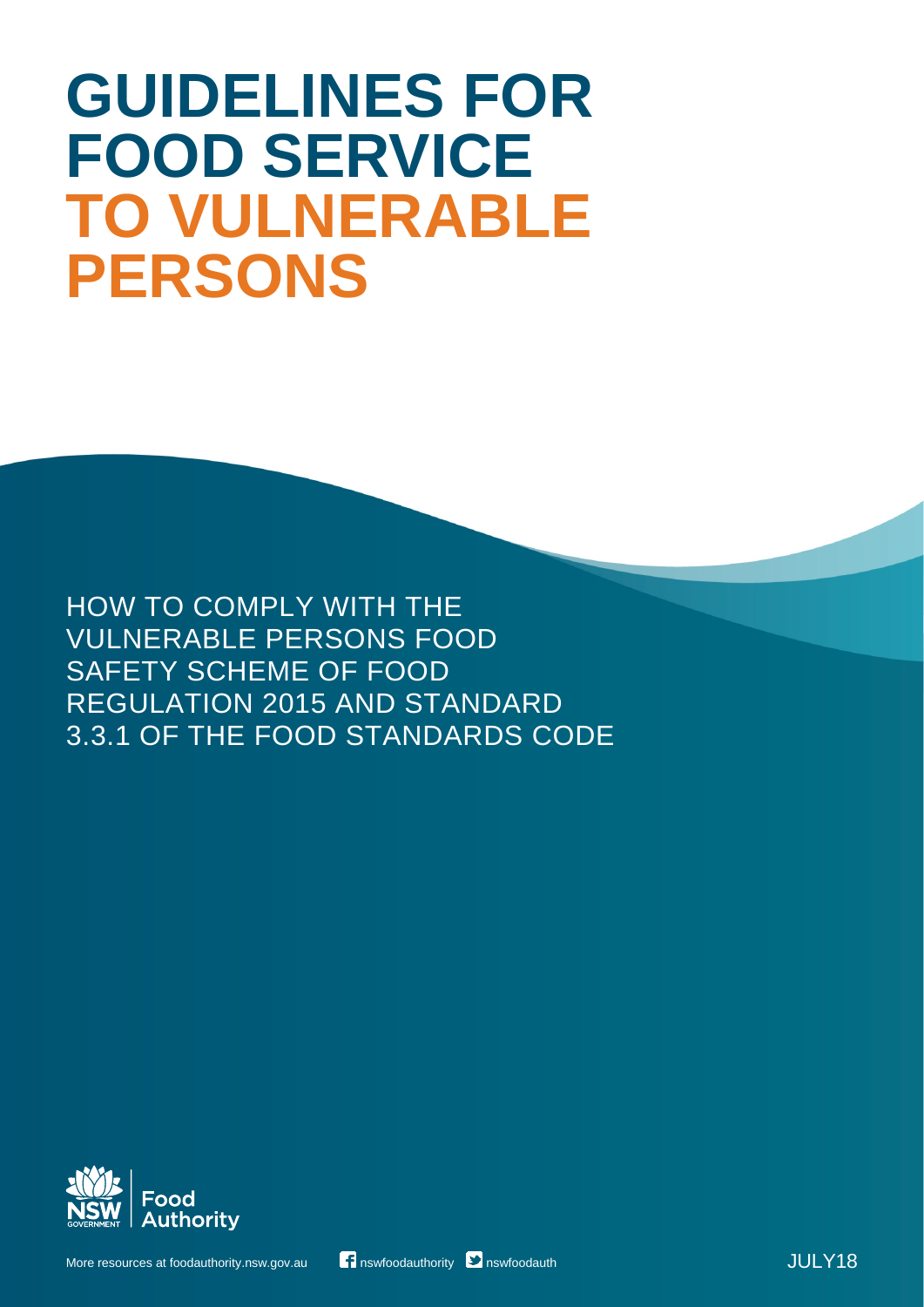## **Contents**

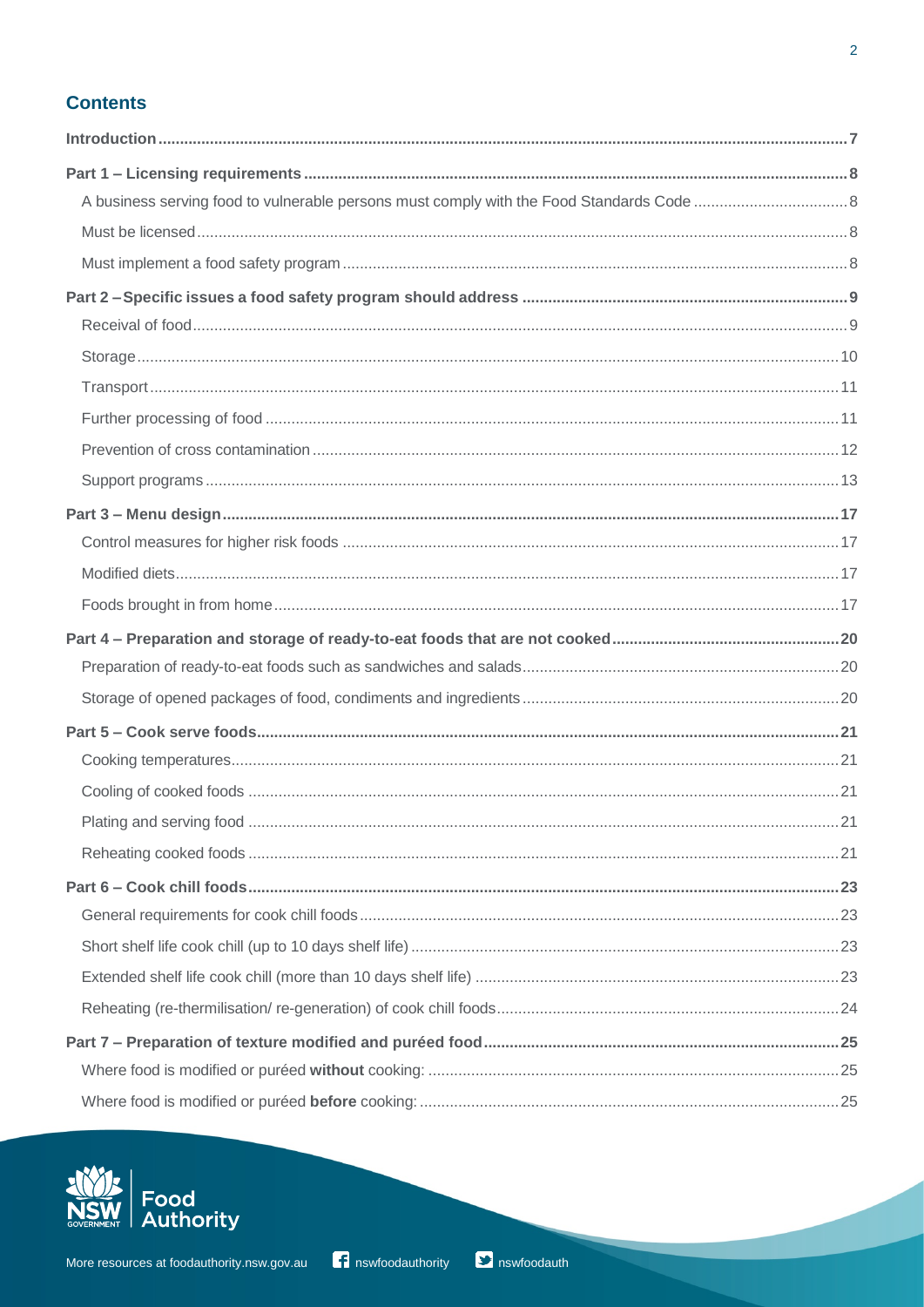

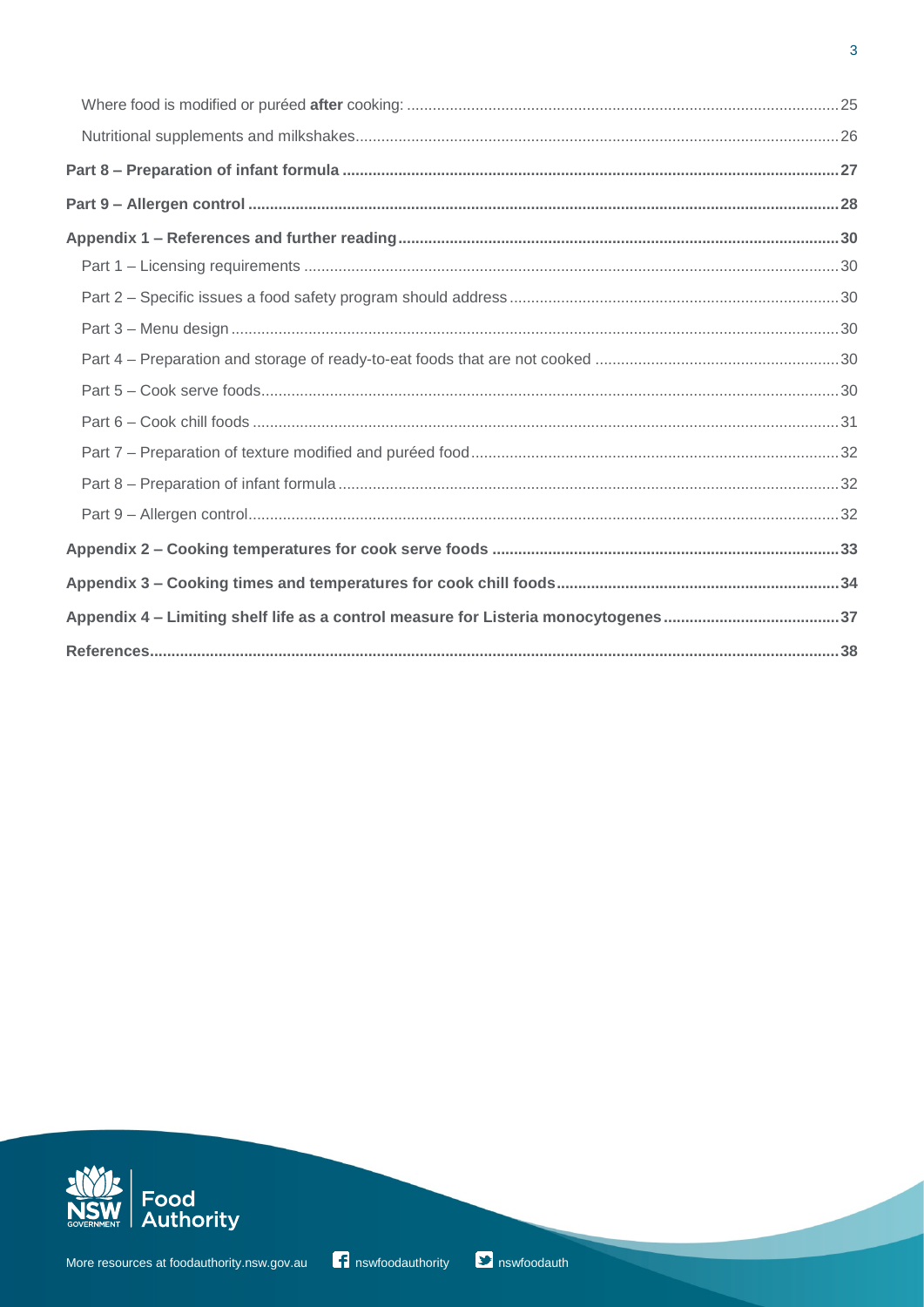## **Definitions**

**4-hour/2-hour storage rule** means the alternative to temperature control that is specified in the Food Standards Code. Where potentially hazardous ready-to-eat food has been kept between 5°C and 60°C for:

- up to 2 hours it can be refrigerated or used immediately,
- between 2 and 4 hours must be used immediately, and
- up to a total of 4 hours or more must be thrown out.

**2-hour/4-hour cooling rule** means the requirement to cool cooked food:

- within two hours from  $60^{\circ}$ C to  $21^{\circ}$ C, and
- within a further four hours from  $21^{\circ}$ C to  $5^{\circ}$ C.

**Allergen** means a naturally occurring substance within a food that might induce an abnormal immune response in a susceptible person.

**Allergy** means the symptoms produced by reaction to an allergen. Allergic reactions to foods vary greatly from mild gastrointestinal discomfort to skin rashes and potentially life threatening asthma and anaphylaxis.

**Cleaning** means using a process to remove visible contamination such as food waste, dirt and grease from a surface. This process is usually achieved by the use of water and detergent. During the cleaning process, microorganisms will be removed but the cleaning process is not designed to destroy microorganisms.

**Cook chill** ‒ **Extended Shelf Life (ESL)** means food that is given a cooking process equivalent to 90°C for 10 minutes. This process delivers a 6 log reduction of non-proteolytic Clostridium botulinum, and a refrigerated shelf life of more than 10 days.

**Cook chill ‒ Short Shelf Life (SSL)** means a food given a cooking process equivalent to 70°C for 2 minutes. This process delivers a 6 log reduction in Listeria monocytogenes and has a refrigerated shelf life of no more than 10 days at ≤ 5°C including the days of production and consumption.

**Food Standards Code** means the Australian New Zealand Food Standards Code—the requirements that control the composition, level of contaminants and labelling of the food supply.

**Infant formula** means an infant formula product represented as a breast milk substitute for infants and which satisfies the nutritional requirements of infants aged up to four to six months.

**Infant** means a person under the age of 12 months.

**Monitor** means checking, observing or supervising in order to maintain control.

**NAFSIS** means Notification and Food Safety Information System. Under the Food Act 2003 (NSW) all food handling businesses in NSW are required to 'notify' their details to the NSW Food Authority.



4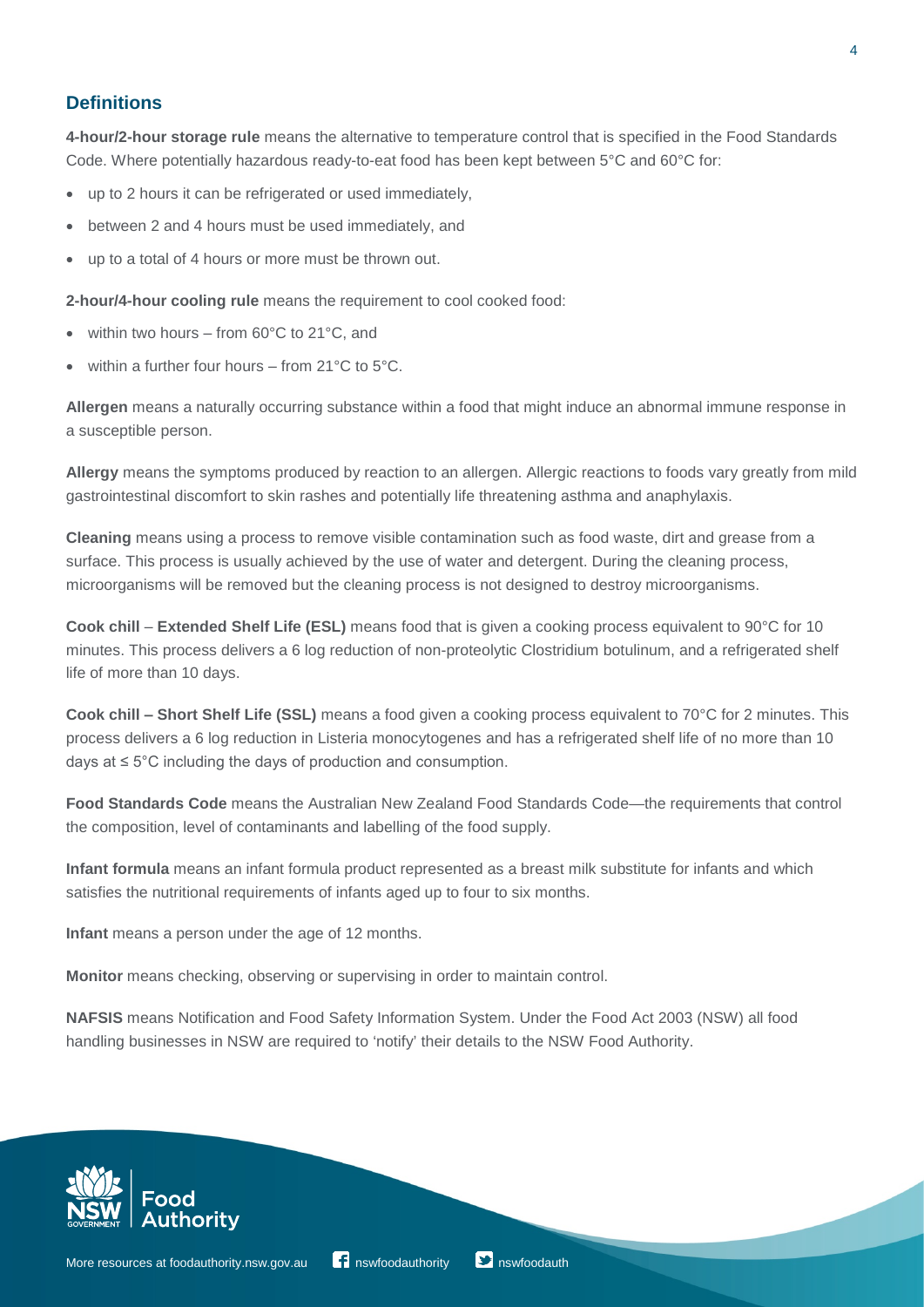**Potentially hazardous food** means food that has to be kept at certain temperatures to minimise the growth of any pathogenic microorganisms that may be present in the food, or prevent the formation of toxins in the food, including:

- raw and cooked meats, or foods containing raw or cooked meat such as casseroles and curries,
- lasagne and meat pies
- dairy products and foods containing dairy products (e.g. custard and dairy-based desserts),
- seafood and foods containing seafood,
- processed fruits and vegetables (e.g. salads),
- cooked rice and pasta,
- foods containing eggs, beans or other protein-rich foods (e.g. quiche), and
- foods that contain any of the above (e.g. sandwiches).

**Process** means, in relation to food, an activity conducted to prepare food for sale including chopping, cooking, drying, fermenting, heating, pasteurising, thawing and washing, or a combination of these activities.

**Ready-to-eat** means food that is ready for consumption, but includes food that may be reheated, portioned or garnished or food that undergoes similar finishing prior to service.

**Sanitise** means a process that destroys microorganisms so that the numbers of microorganisms present on a surface are reduced (not necessarily completely eliminated— that is sterilisation). Sanitising is usually achieved through the use of a commercially available sanitiser chemical and/or the application of heat.

**Shelf life** means the length of time up to which the food remains safe and suitable for consumption.

**Shelf stable** means non-perishable food with a shelf life of many months to years, and refers to unopened canned, bottled or packaged food products that can be stored before opening at room temperature. These foods may require refrigeration after opening.

**Vulnerable person** means a person who is in care in a facility listed below or a client of a delivered meals organisation.

**Vulnerable persons business** means a food business that processes or serves potentially hazardous food to six or more vulnerable persons in facilities such as:

- acute care hospitals,
- psychiatric hospitals
- nursing homes for the aged,
- hospices,
- same day establishments for chemotherapy and renal dialysis services,
- respite care establishments for the aged,

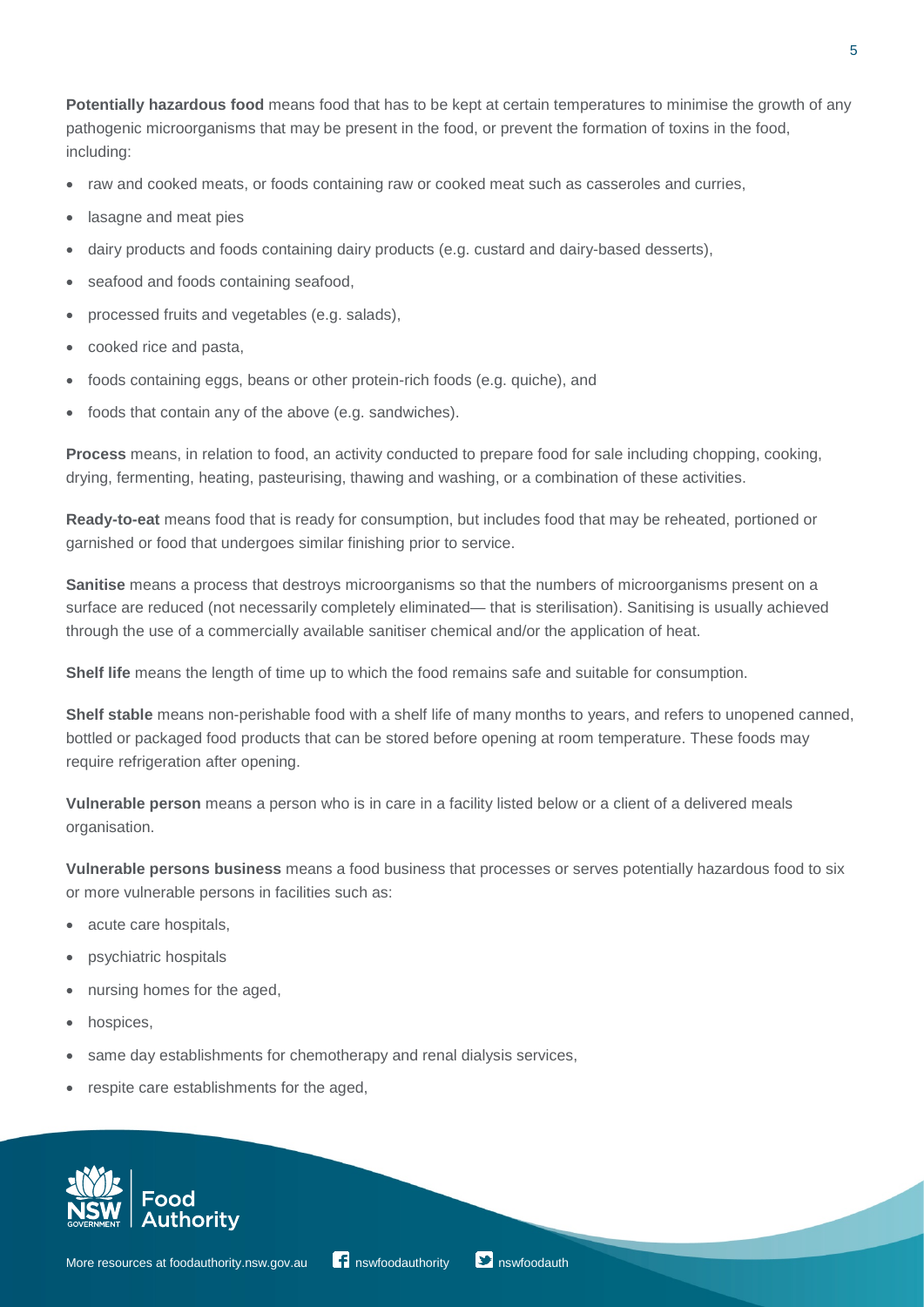- same day aged care establishments,
- low care aged care establishments,
- delivered meals organisations, and
- childcare centres (not currently implemented in NSW).



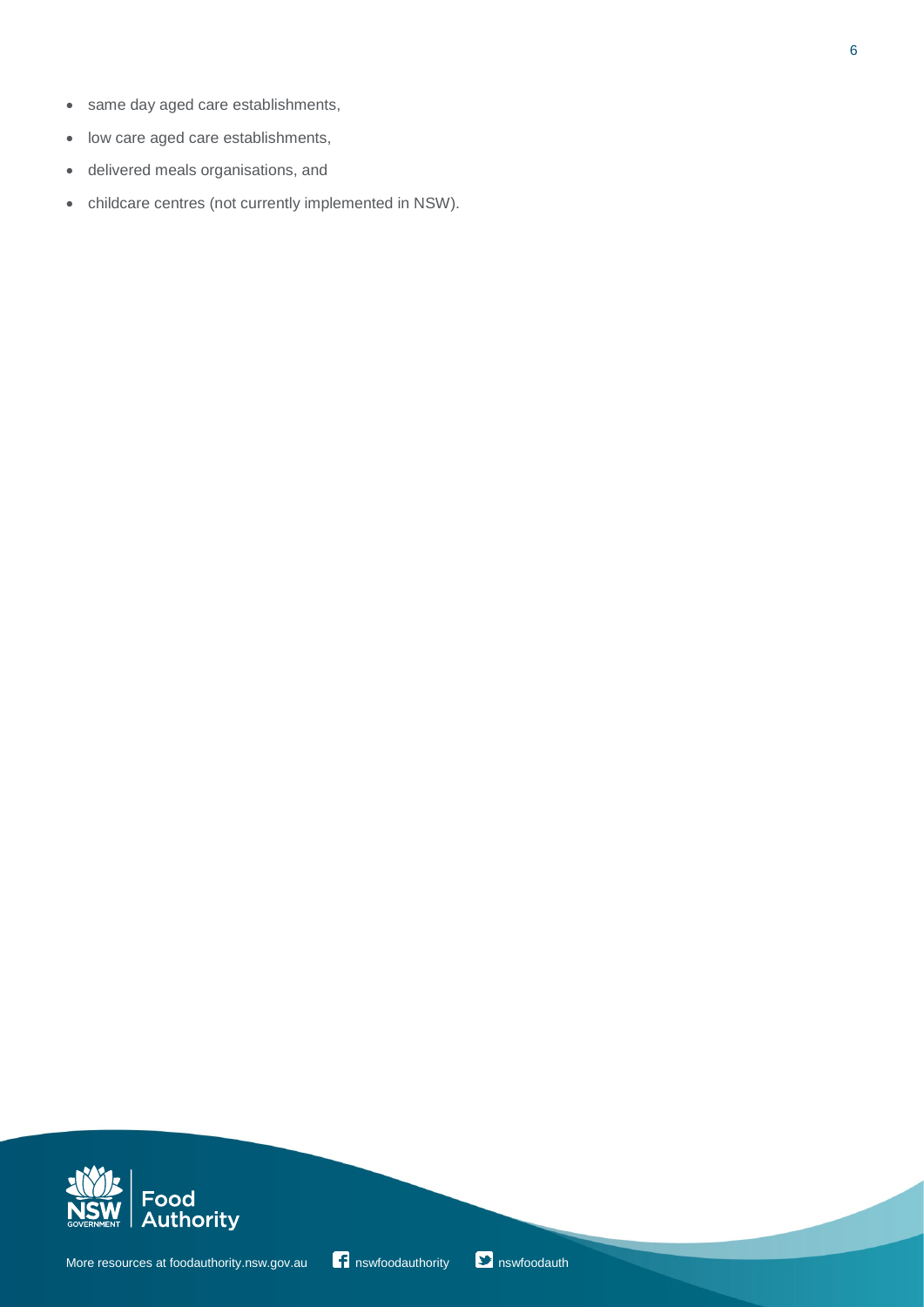## **Introduction**

The Food Authority has prepared the Guidelines for food service to vulnerable persons to help industry prepare a food safety program that will comply with the NSW Food Regulation 2015.

The guideline explains the mandatory requirements detailed in current food legislation, which are listed as a **must**. These include the requirement to be licensed, implement a food safety program and comply with the Food Standards Code.

In addition, the guideline details the elements of a food safety program that will be looked at and assessed by the Food Authority during certification and audit, and provides suggested control measures to demonstrate compliance. These are listed as a **should**.

A business may choose to use an alternative method of compliance instead of the recommended control measures in the guideline, but must be able to demonstrate an equivalent food safety outcome.

The guideline is on the Food Authority's website at [www.foodauthority.nsw.gov.au](http://www.foodauthority.nsw.gov.au/)



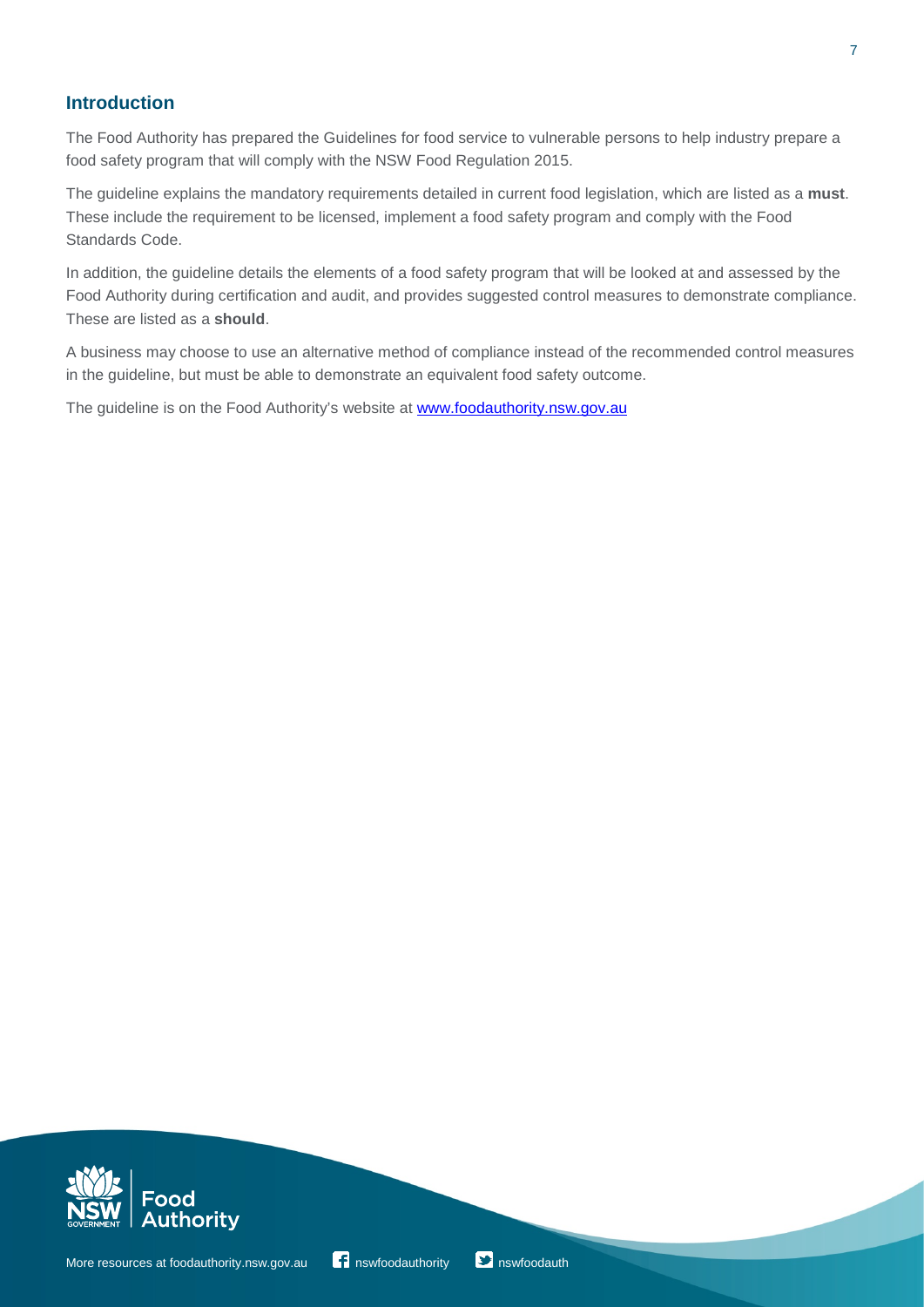## **Part 1 ‒ Licensing requirements**

#### A business serving food to vulnerable persons must comply with the Food Standards Code

1.1) A 'vulnerable persons' business must comply with Standard 3.3.1 – *Food safety programs for food service to vulnerable persons* of the Australia New Zealand Food Standards Code (Food Standards Code).

Standard 3.3.1 does not apply to a business serving fewer than six vulnerable persons.

#### Must be licensed

1.2) A 'vulnerable persons' business must be licensed under the Vulnerable Persons Food Safety Scheme of the NSW Food Regulation 2015.

Under NSW legislation, childcare centres are not included in the definition of a 'vulnerable persons' business and do not need to be licensed.

#### Must implement a food safety program

- 1.3) A 'vulnerable persons' business is required by Standard 3.3.1 of the Food Standards Code to implement a documented food safety program that effectively controls the hazards. In NSW this does not apply to childcare centres.
- 1.4) The food safety program must comply with the requirements of Standard 3.2.1 of the Food Standards Code. It must:
	- a) systematically identify the potential hazards that may be reasonably expected to occur in all food handling operations of the food business,
	- b) identify where, in a food handling operation, each identified hazard can be controlled, and the means of control,
	- c) provide for the systematic monitoring of those controls,
	- d) provide for appropriate corrective action when that hazard, or each of those hazards, is found not to be under control,
	- e) provide for the regular review of the program by the food business to ensure its adequacy, and
	- f) provide for appropriate records to be made and kept by the food business demonstrating action taken in relation to, or in compliance with, the food safety program.

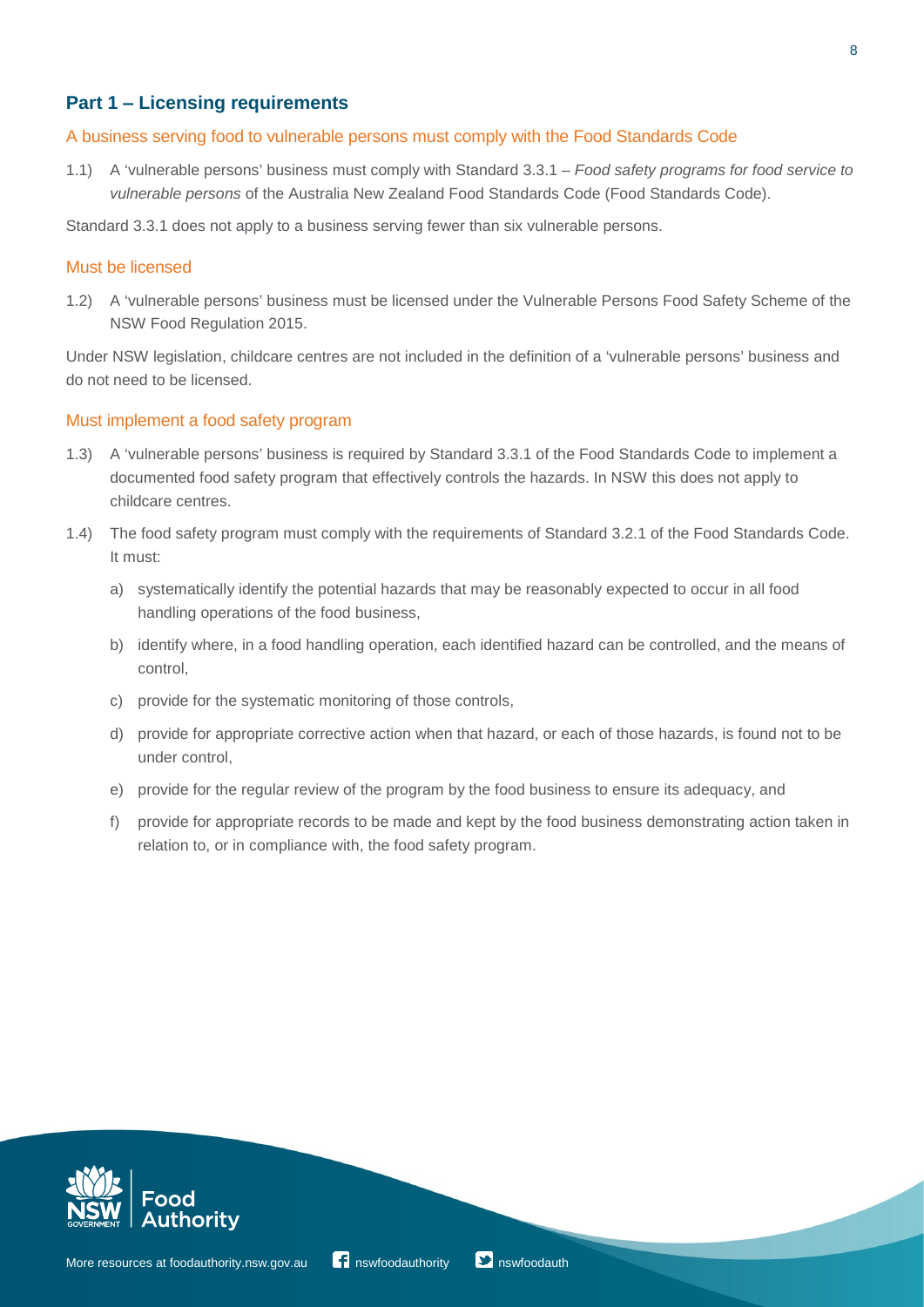## **Part 2 ‒Specific issues a food safety program should address**

#### Receival of food

#### **Approved supplier program**

2.1) All potentially hazardous foods should be received through a supplier who has been approved by the business.

Types of approvals may include:

- a) licensed with the NSW Food Authority, or
- b) HACCP accredited, or
- c) approved through a NSW state government food services contract, or
- d) issued with a NAFSIS notification number.
- 2.2) A list of approved suppliers should be kept by the business for audit. It should include the name, address, contact details and what the business receives from the approved supplier.

#### **Temperature of received goods**

- 2.3) Potentially hazardous foods must be received under temperature control as follows:
	- a) cold food  $\leq 5^{\circ}$ C, or
	- b) hot food  $\geq 60^{\circ}$ C, or
	- c) frozen food to be hard frozen.

Potentially hazardous food not received within the above temperature controls must have corrective action applied to it and that corrective action must be documented.

Examples of corrective action for food transported for less than two hours are if:

- a) temperature of food received is >5°C but less than 10°C, refrigerate immediately and use within 12 hours
- b) temperature of food received is >10°C reject or discard.
- 2.4) The temperature of a representative food from each delivery of potentially hazardous food should be monitored and recorded. Any corrective action taken for food that is not within specification must be documented.
- 2.5) All packaging of delivered foods should be intact, with no off odours or chemical taints detected. All product must be within the 'use-by' date.
- 2.6) Delivered foods should be placed in the appropriate storage area (freezer, cool room or dry storage area) as soon as possible after receipt to ensure that no temperature abuse occurs.



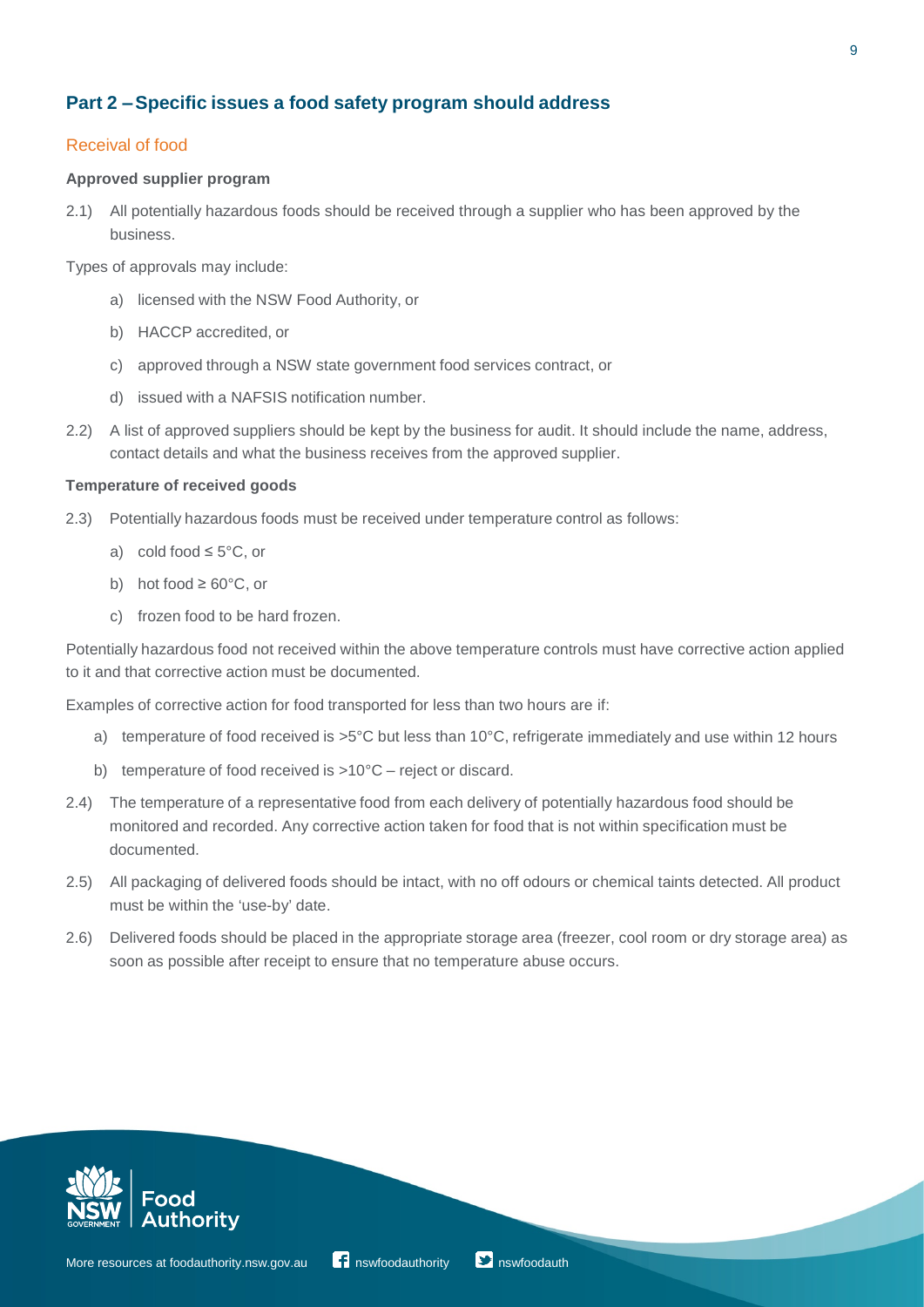#### **Storage**

#### **Potentially hazardous foods**

- 2.7) Potentially hazardous foods must be stored in equipment (e.g. fridges/hot boxes/freezers) capable of maintaining the product temperature as follows:
	- a) cold food  $\leq 5^{\circ}$ C, or
	- b) hot food  $\geq 60^{\circ}$ C, or
	- c) frozen food kept hard frozen, or
	- d) at a time and temperature that will not affect the safety and suitability of the food (e.g. '4-hour/2-hour storage rule'). Any alternative method of compliance must be documented and will be assessed during audit.
- 2.8) Storage temperatures of equipment used to store potentially hazardous foods should be monitored at least once a day (e.g. by recording cool room temperatures). Corrective action may include maintenance of refrigeration units in cool rooms.
- 2.9) Raw food should be stored separate to, or physically below, ready-to-eat food to prevent contamination of the ready-to-eat food.

#### **Packaging materials and dry goods**

- 2.10) Only packaging that is suitable for contact with food and able to be effectively cleaned should be used to store food (refer to the Authority's factsheet Food grade packaging at www.foodauthority.nsw.gov.au).
- 2.11) Packaging materials should be stored in a manner that prevents contamination by dust, vermin and chemicals.
- 2.12) All dry goods should be stored in a manner to prevent contamination from moisture, dust, dirt, pests and rodents.

#### **Stock rotation**

2.13) All stock should be rotated to ensure the oldest stock is used first (first in, first out principle). Prior to using any food or ingredients, the 'use-by' date of all stock must be checked and the product must be discarded if it has exceeded the stated date. Food may be used after the 'best before' date provided the quality is satisfactory. If there is any doubt, the food should be discarded.



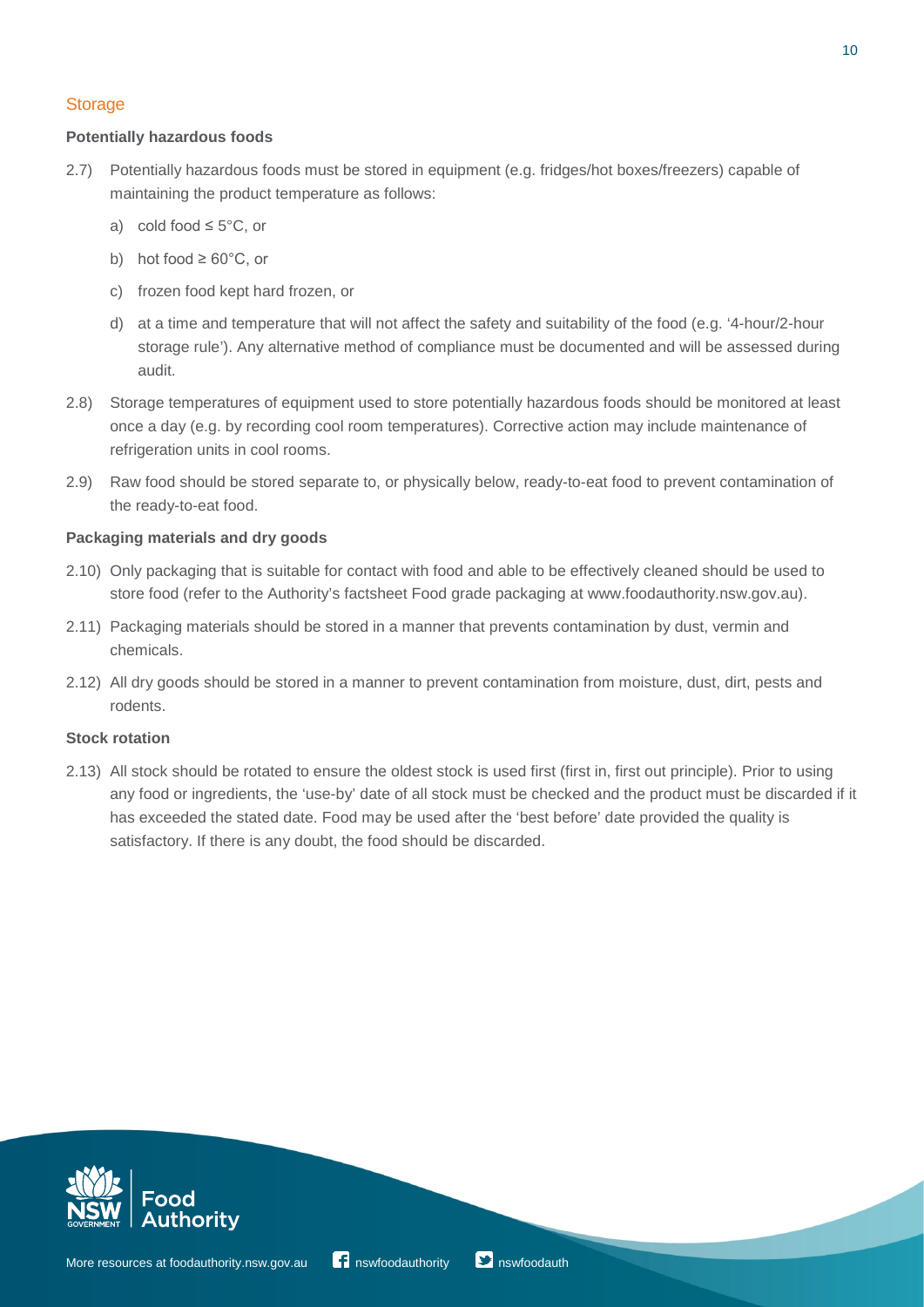#### **Transport**

This section includes requirements for:

- a) transport of food from one facility to another
- b) transport of food to a resident or patient using a vehicle/trolley/insulated container where food is maintained under temperature control.
- 2.14) Potentially hazardous foods must be kept under temperature control as follows:
	- a) cold food  $\leq 5^{\circ}$ C, or
	- b) hot food  $\geq 60^{\circ}$ C, or
	- c) frozen food kept hard frozen, or
	- d) at a time and temperature that will not affect the safety and suitability of the food ‒ any alternative method of compliance must be documented and made known to the business receiving the food.
- 2.15) Where food transport vehicles are used, they must be maintained in a clean and sound condition so that food does not become contaminated.
- 2.16) Where refrigerated, frozen or hot food is transported in vehicles, the units should be serviced regularly to ensure the vehicle will maintain food at the appropriate temperature. Records of maintenance activities should be kept.
- 2.17) The following should be regularly monitored to ensure temperature control is maintained for potentially hazardous foods:
	- a) the temperature of the transporting vehicle, or
	- b) the temperature of the delivered food, or
	- c) where the '4-hour/2-hour storage rule' is applied, that the time is not exceeded.

#### Further processing of food

- 2.18) See the relevant sections of this guideline for control measures applicable to further processing:
	- a) Part 3 Menu design
	- b) Part 4 Preparation of ready-to-eat foods that will not be cooked
	- c) Part 5 Cook serve
	- d) Part 6 Cook chill
	- e) Part 7 Texture modified and puréed foods
	- f) Part 8 Infant formula
	- g) Part 9 Allergen control

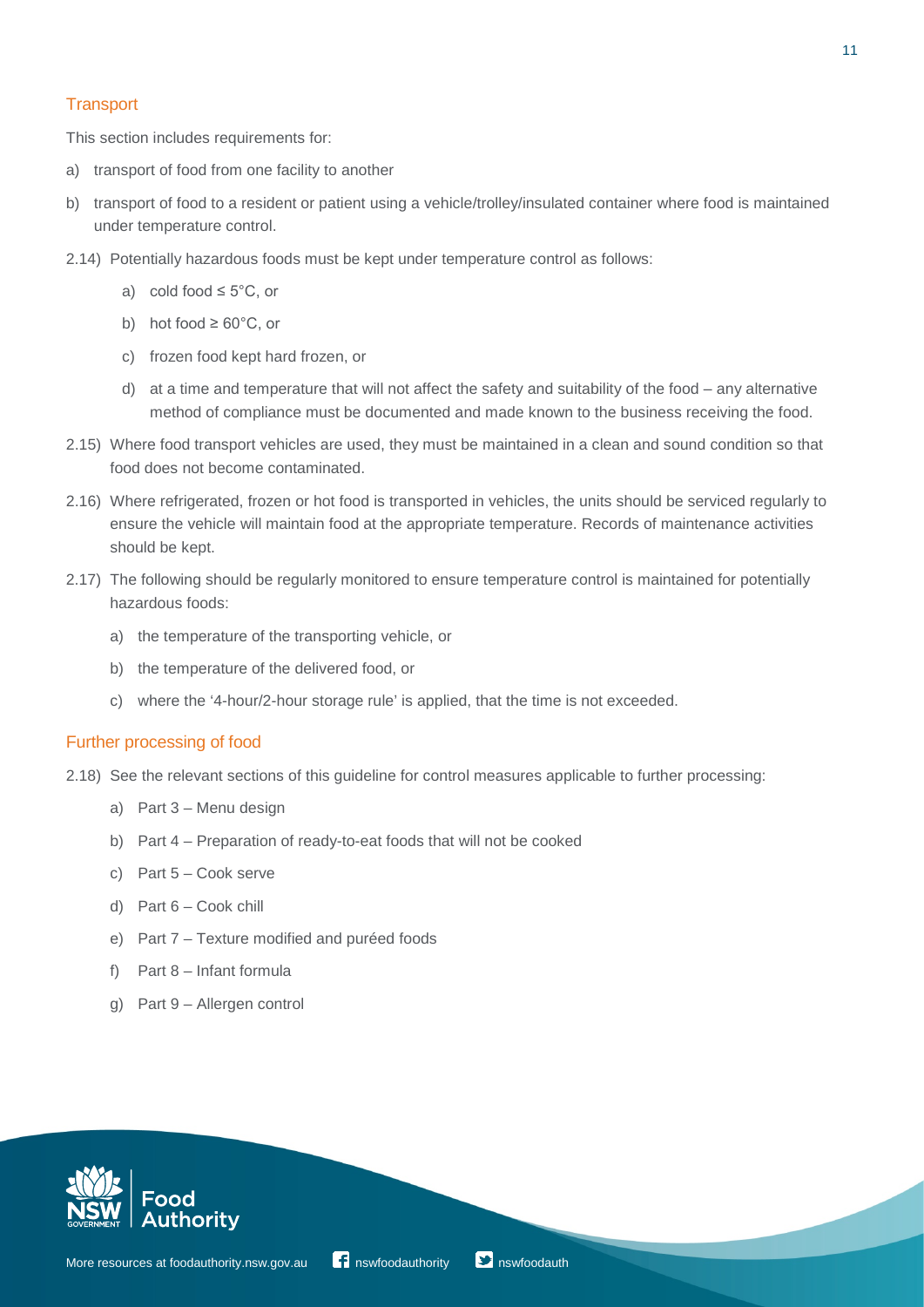#### Thawing of food

- 2.19) Food should be thawed safely so that:
	- a) wherever practical, food is thawed:
		- i. in a refrigerator (maintained at a maximum of 5°C), or
		- ii. in a microwave, and
		- iii. not at room temperature for longer than necessary.
	- b) thawing food does not contaminate ready-to-eat foods (e.g. thaw food in a dedicated refrigerator or on a bottom shelf of the refrigerator or coolroom to make sure that it does not contaminate ready-to-eat food).
	- c) thawed food is used immediately, or stored in the coolroom (for potentially hazardous foods) for no longer than 48 hours.
	- d) ensure that food products are entirely thawed before they are cooked (unless they can be cooked without thawing according to manufacturer's instructions).
- 2.20) Do not re-freeze thawed food unless it is safe to do so (thawed food has a limited shelf life because of excessive moisture on the surface will allow more rapid microbial growth).

#### Prevention of cross contamination

#### **Equipment**

- 2.21) Cleaning equipment which may cause cross contamination, such as high–pressure spray cleaning equipment, should not be used to clean drains or other surfaces without being followed by a sanitising step of the whole area. Such cleaning should not be conducted during production periods.
- 2.22) The washing up of equipment, utensils, crockery and cutlery, and the unpacking, storage or refrigeration of raw materials, should be performed in locations especially designated for the purpose.

#### **Utensils**

- 2.23) Where possible, separate utensils such as knives, chopping boards or other equipment should be used for raw and ready-to-eat products. Otherwise, all equipment and utensils used for raw foods should be thoroughly washed and sanitised before they are used for cooked and pre-cooked prepared foods.
- 2.24) Equipment and utensils should not be a source of contamination such that:
	- a) unsealed wood and timber should not be used in food preparation areas, and
	- b) stationery including thumbtacks, pens etc. should be stored away from food preparation areas.
- 2.25) All equipment should only be used for its intended purpose, and should be kept clean and well maintained.

#### **Personal hygiene**

- 2.26) Staff must practise good personal hygiene at all times.
- 2.27) There should be a procedure for food handlers suffering from a foodborne disease.
- 2.28) There should be an adequate number of suitable handwash basins in accessible and appropriate areas with an adequate supply of warm water, liquid soap, paper towels and waste bins for their food handlers.

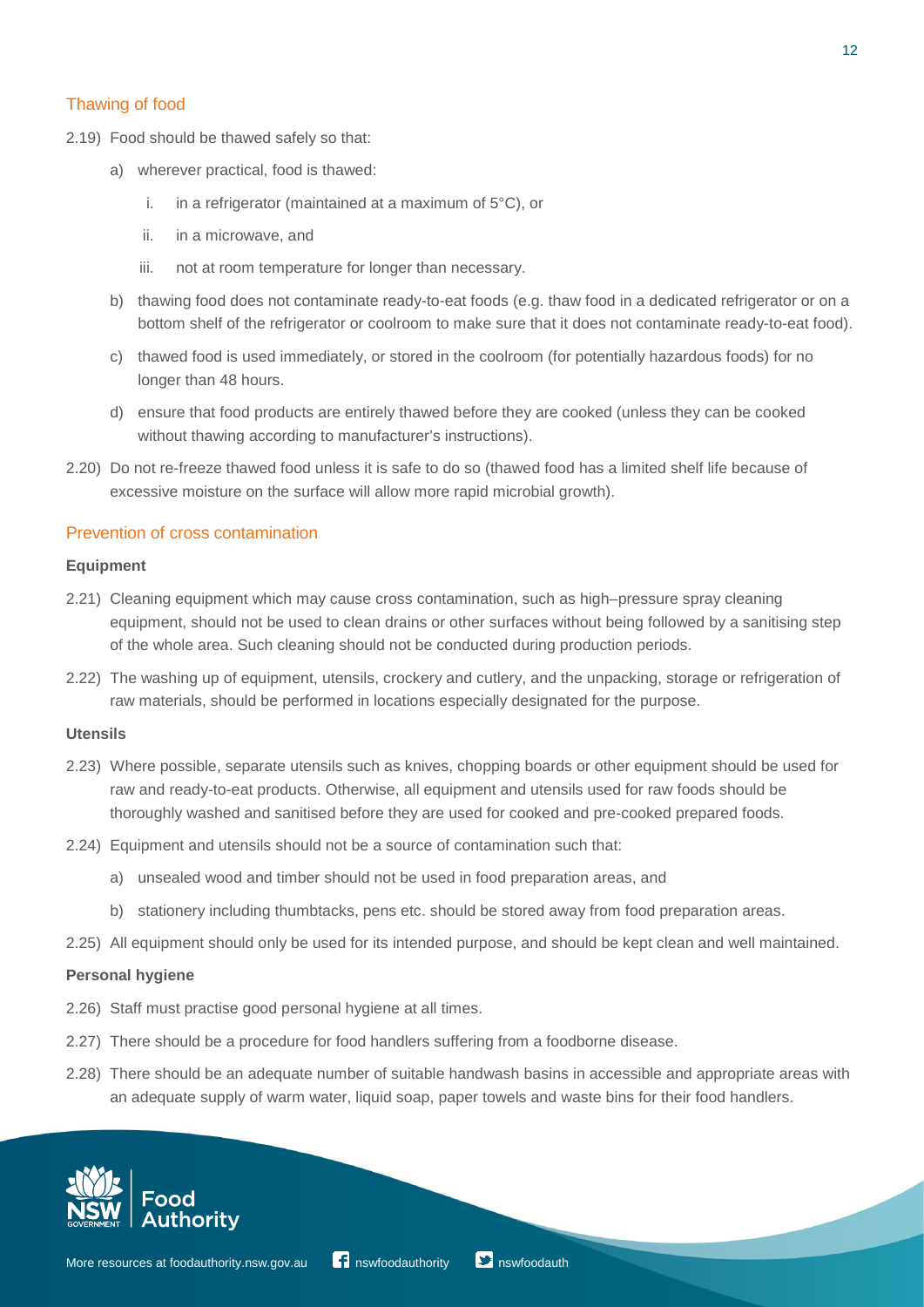- 2.29) Food handlers should avoid direct contact with ready-to-eat food and use utensils whenever possible. If it is not feasible to use a utensil then gloves should be worn. Hygiene programs should therefore include observations of food handling and handwashing practices of the kitchen staff.
- 2.30) Food handlers should wear hair covering while working in food production areas or if there is a risk of contamination. Staff who are serving food do not have to wear hair nets but should take all precautions to prevent hair from contaminating the food.

#### **Food disposal**

- 2.31) Food may need to be disposed of because:
	- a) of a product recall,
	- b) the product is past the 'use-by' date or has become unsuitable, or
	- c) the product does not comply with the requirements of the facility's food safety program.
- 2.32) Disposal should occur in such a manner that it cannot be consumed after disposal.
- 2.33) If food is to be disposed of but cannot be discarded immediately, it is marked clearly with 'ON HOLD' (or similar wording) for disposal, and separated from other food.

#### Support programs

#### **Maintenance programs**

- 2.34) Items requiring preventative maintenance (e.g. cool rooms, fridges, bain marie units, stoves, dishwashers) should be identified.
- 2.35) The business should specify who is responsible for preventative maintenance and the frequency of maintenance required, and retain copies of service reports.
- 2.36) Routine inspections to identify maintenance issues should be undertaken, and corresponding records kept. These routine inspections should look at the condition of all aspects of the premises including fittings, fixtures, equipment and utensils. Any identified issues should go onto a corrective action program with appropriate close-out dates. Some issues may require urgent action to effect timely rectification.

#### **Cleaning and sanitation program**

- 2.37) Sanitation of all food contact surfaces by heat, chemicals or a combination of the two should be undertaken.
- 2.38) Where equipment and utensils are cleaned and sanitised in a dishwasher, the following should be done to ensure the dishwasher is working correctly:
	- a) The dishwasher should be regularly maintained and serviced according to manufacturer's instructions
	- b) A detergent and/or sanitiser appropriate for the equipment should be used in the dishwasher
	- c) The dishwasher should be operated using the hottest water rinse cycle available (economy cycle should not be used as this is not designed to provide a high enough temperature for the time needed to sanitise)
	- d) A visual check should be done of equipment and utensils when removed from the dishwasher to ensure they are clean
	- e) The dishwasher should be cleaned so that there is no accumulation of food residues.

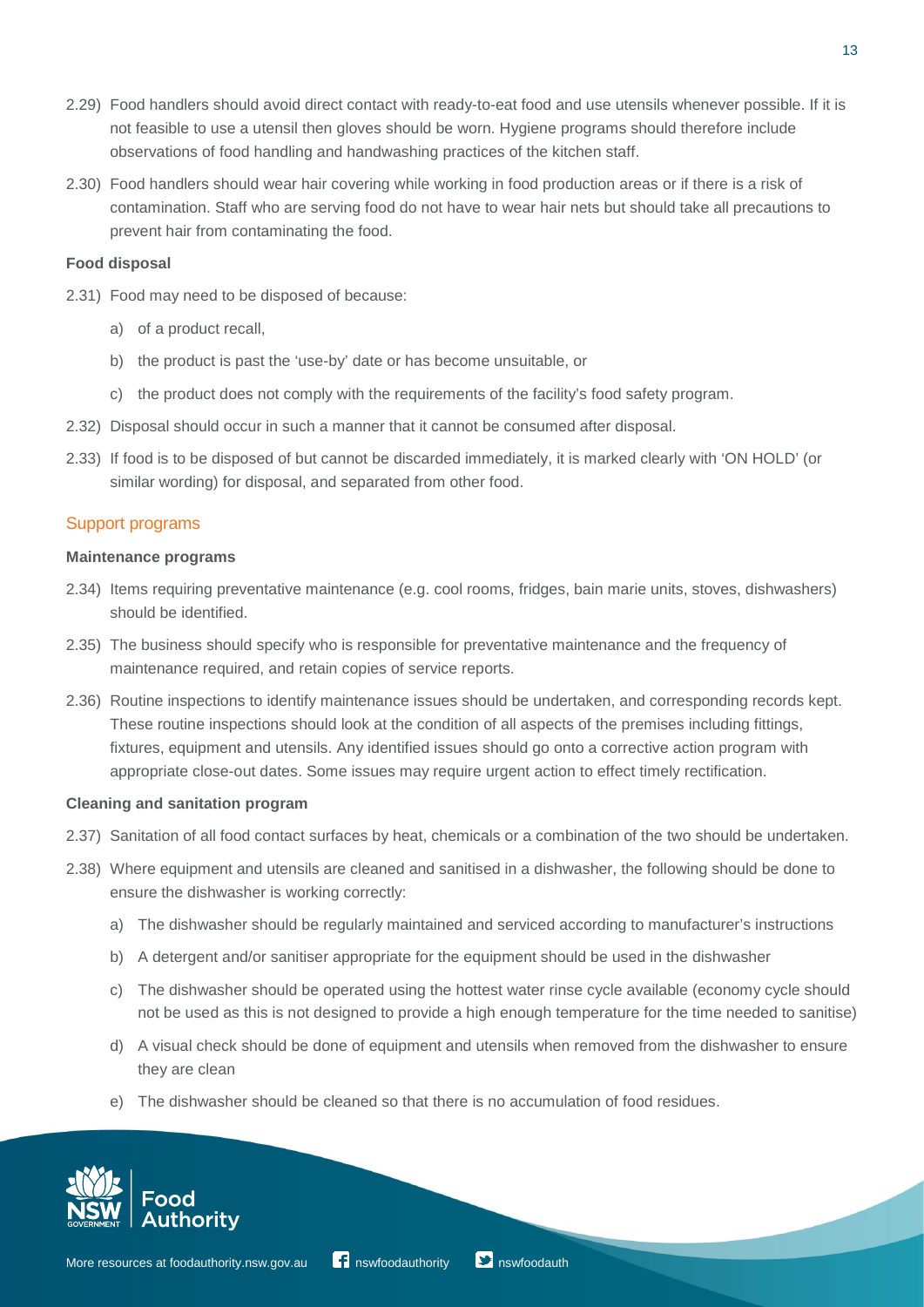- 2.39) The business should keep a schedule that identifies all fixtures, fittings, equipment and areas of the production facility that require cleaning and/or sanitation (e.g. utensils, chopping boards, benches, sinks, light fittings, ventilation ducts, refrigerators, bain marie units, trolleys, cooking equipment, mincers, puree machines, dishwashers, floors, walls, ceilings, processing areas, storeroom, amenities washrooms). The schedule should specify the frequency of cleaning and sanitation required, strength of chemicals to be used, contact times, temperature for use, and the suitability of chemicals for use in a food facility.
- 2.40) The facility should be inspected to check the standard of cleaning and corrective action taken when necessary. An inspection should still be undertaken even if a cleaning signoff sheet is used.
- 2.41) The hygiene inspection should ensure that any equipment or utensils used post cook or on ready-to-eat products are specifically addressed. This includes, food processors, blenders, meat slicers, crockery, cutlery and serving equipment.
- 2.42) All equipment and utensils used post cook or on ready-to-eat products should be able to be fully dismantled for cleaning, sanitation and inspection.

#### **Pest control program**

- 2.43) A documented pest control program should be in place, with records of any pest control undertaken retained. It should demonstrate the following:
	- a) entry points are pest proofed (e.g. windows have fly screens, doors have weather strips),
	- b) the premises are maintained in good repair (e.g. free of holes, cracks and crevices and any access or harbourage for pests),
	- c) the premises are maintained in a clean condition with all foods covered to prevent the entry of pests into the food,
	- d) for pest control chemicals used in food handling/storage areas, written evidence that the chemicals used are suitable for use in a food facility, and
	- e) there are reports of activities from the pest controller that detail:
		- i. routine activities undertaken,
		- ii. type, location and size of any pest activity found (including if there was no activity found),
		- iii. what actions were taken to control identified activity (including what type of chemicals used), and
		- iv. what preventative measures the facility has undertaken to control any identified pest activity.

#### **Food recall program**

A food recall program is required for central processing units or facilities producing food to be supplied to another facility and facilities producing extended shelf life cook chill.

- 2.44) There must be a documented recall procedure that:
	- a) outlines how the business traces its products and/or the ingredients used to make those products,
	- b) details what actions the business will take to identify the affected products and recall them from the customer or client, and
	- c) notifies the NSW Food Authority within 24 hours in the event of a recall being required.

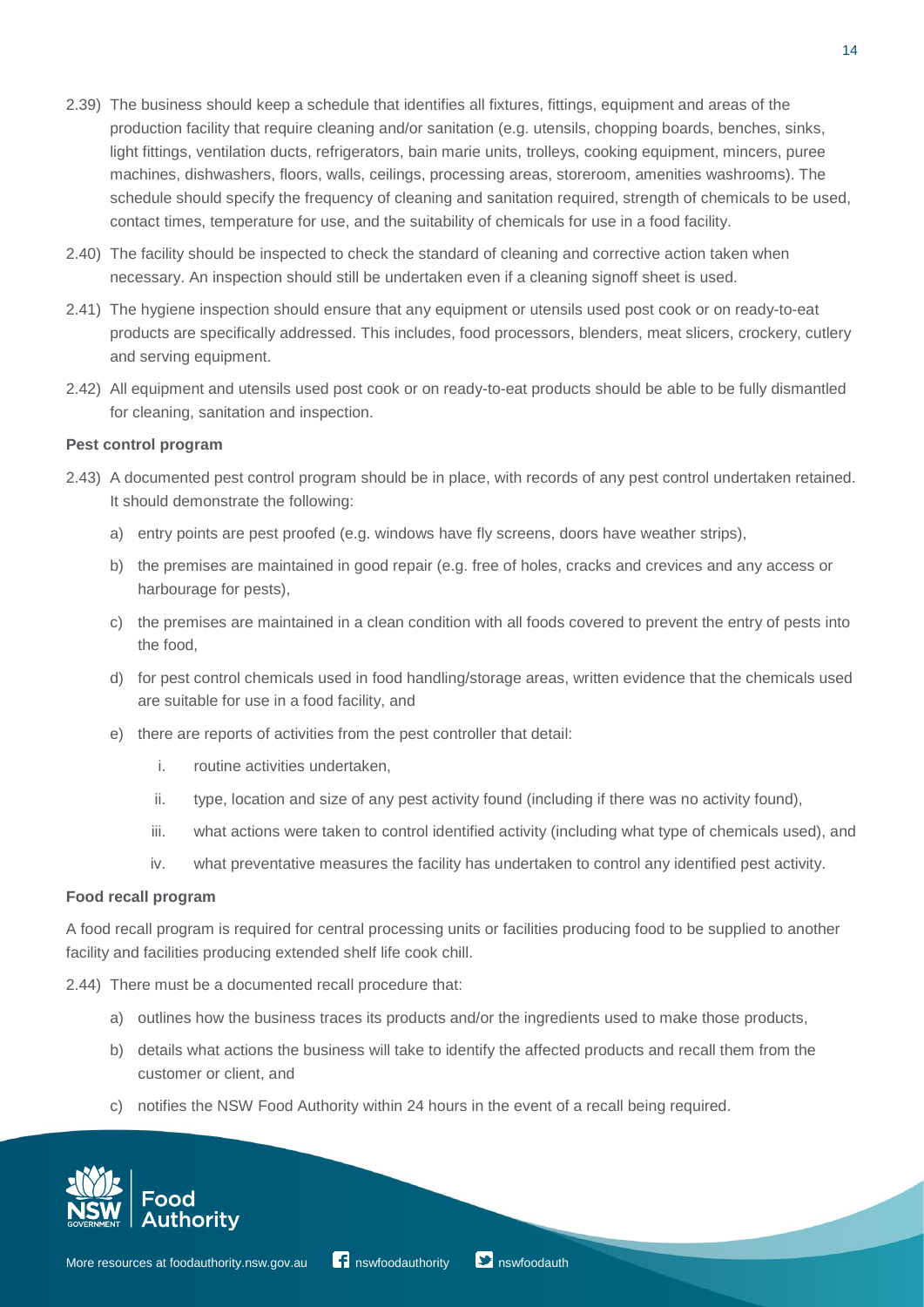- 2.45) Documentation in the food recall program should include a:
	- a) list of all customers and clients and records of where product is being distributed,
	- b) list of government food recall officers at Food Standards Australia New Zealand (available at [www.foodstandards.gov.au\)](file://svflprt02/food/Consumer%20and%20Corporate%20Services/Communications/Industry/Vulnerable%20persons/Manual/www.foodstandards.gov.au),
	- c) copy of the Food Industry Recall Protocol issued by Food Standards Australia New Zealand (available at [www.foodstandards.gov.au\)](file://svflprt02/food/Consumer%20and%20Corporate%20Services/Communications/Industry/Vulnerable%20persons/Manual/www.foodstandards.gov.au), and
	- d) record of the batch codes or date mark applied to its products as well as the volumes produced (where applicable).

#### **Staff training program**

A documented training program should be in place with records of any training undertaken by staff. This program should demonstrate the following:

- 2.46) Staff are trained to ensure they have appropriate skills and knowledge in food safety and food hygiene commensurate with their duties such as:
	- a) in-house or on-the-job food safety training,
	- b) induction programs for new staff,
	- c) external courses (e.g. certificates of attendance), and
	- d) refresher courses.
- 2.47) The level of staff training should be assessed as a component of the internal audit.

#### **Calibration program**

- 2.48) A calibration program should be implemented to:
	- a) identify all pieces of equipment used by the business which require calibration and are necessary for ensuring food safety (e.g. hand held thermometers, fridge, freezer and coolroom thermometers),
	- b) document the frequency and responsibility for calibration (e.g. six-monthly by an external contractor),
	- c) specify the temperature ranges of calibration (i.e. hot and/or cold),
	- d) document the acceptable margin of error and appropriate corrective action for non-compliance with this tolerance (e.g. discard or re-calibrate)<sup>[1](#page-14-0)</sup>, and
	- e) maintain calibration records.

#### **Internal audit program**

 $\overline{a}$ 

2.49) The food safety program should be audited by the business at least once a year to:



<span id="page-14-0"></span> $1$  Standard 3.2.2 of the Food Standards Code requires a food business handling potentially hazardous food to have a temperature measuring device capable of measuring the temperature to +/-1°C.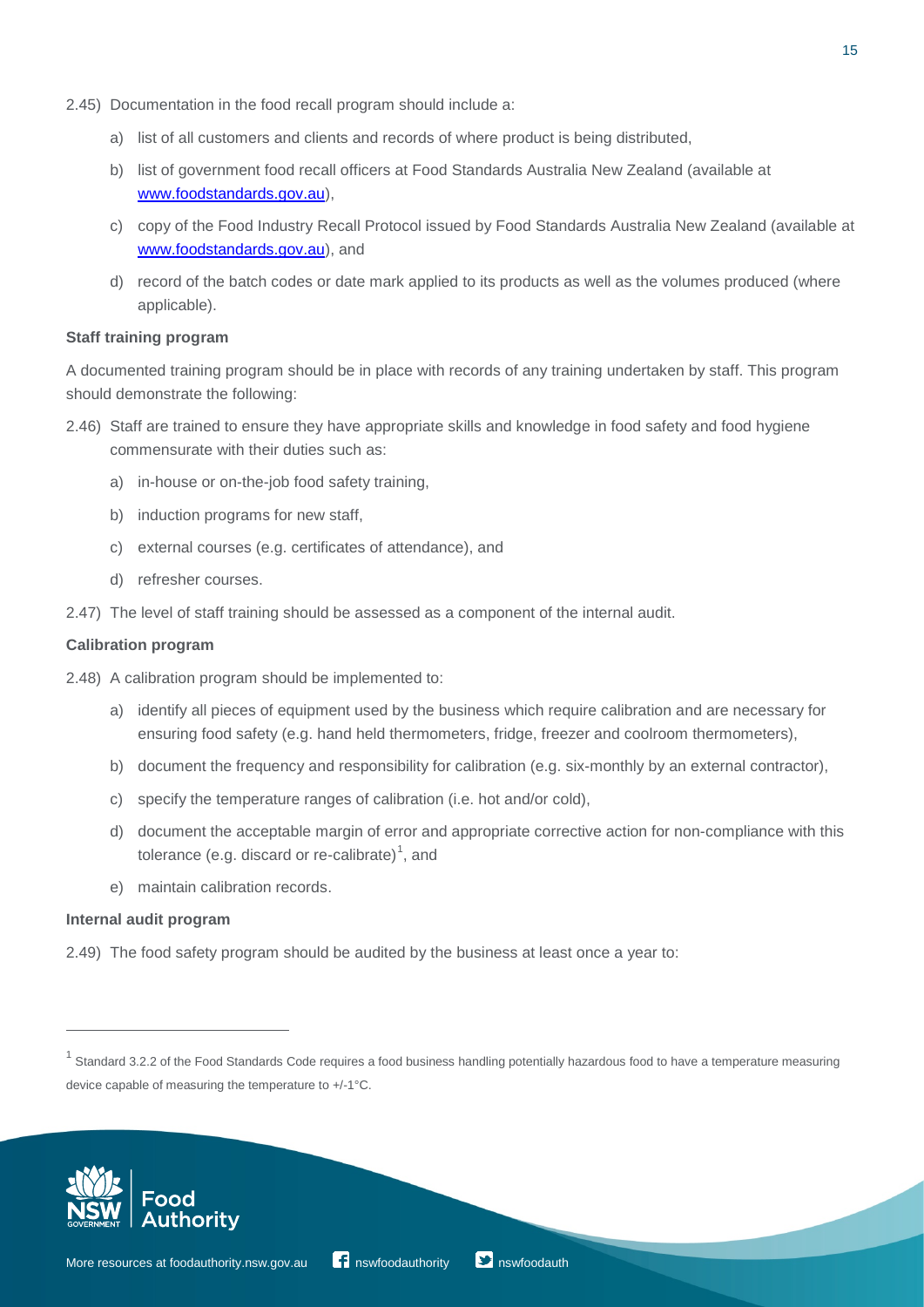- a) conduct a review of the entire food safety program to assess the accuracy and effectiveness of the program against current facility practices, and
- b) record any findings, including corrective actions taken for issues identified during the internal audit.

#### **Product identification/labelling**

- 2.50) The food safety program should state exactly how product is identified throughout all stages of the production process.
- 2.51) Examples of identification systems include labelling:
	- a) at receival:
		- i. 'Use-by' date (as supplied by the manufacturer)
		- ii. 'Best before' date (as supplied by the manufacturer).
	- b) during storage:
		- i. 'Use-by' date (as supplied by the manufacturer)
		- ii. 'Best before' date (as supplied by the manufacturer)
		- iii. 'Manufactured on' date (as supplied by the manufacturer)
		- iv. 'Opened on' date (for product removed from original packaging)
		- v. Colour code to indicate as appropriate.
	- c) during frozen storage:
		- i. 'Date frozen' whilst retaining the manufacturer's original 'use-by'.
	- d) date/ 'best before' date.
- 2.52) Where a product cannot be identified it should be discarded.



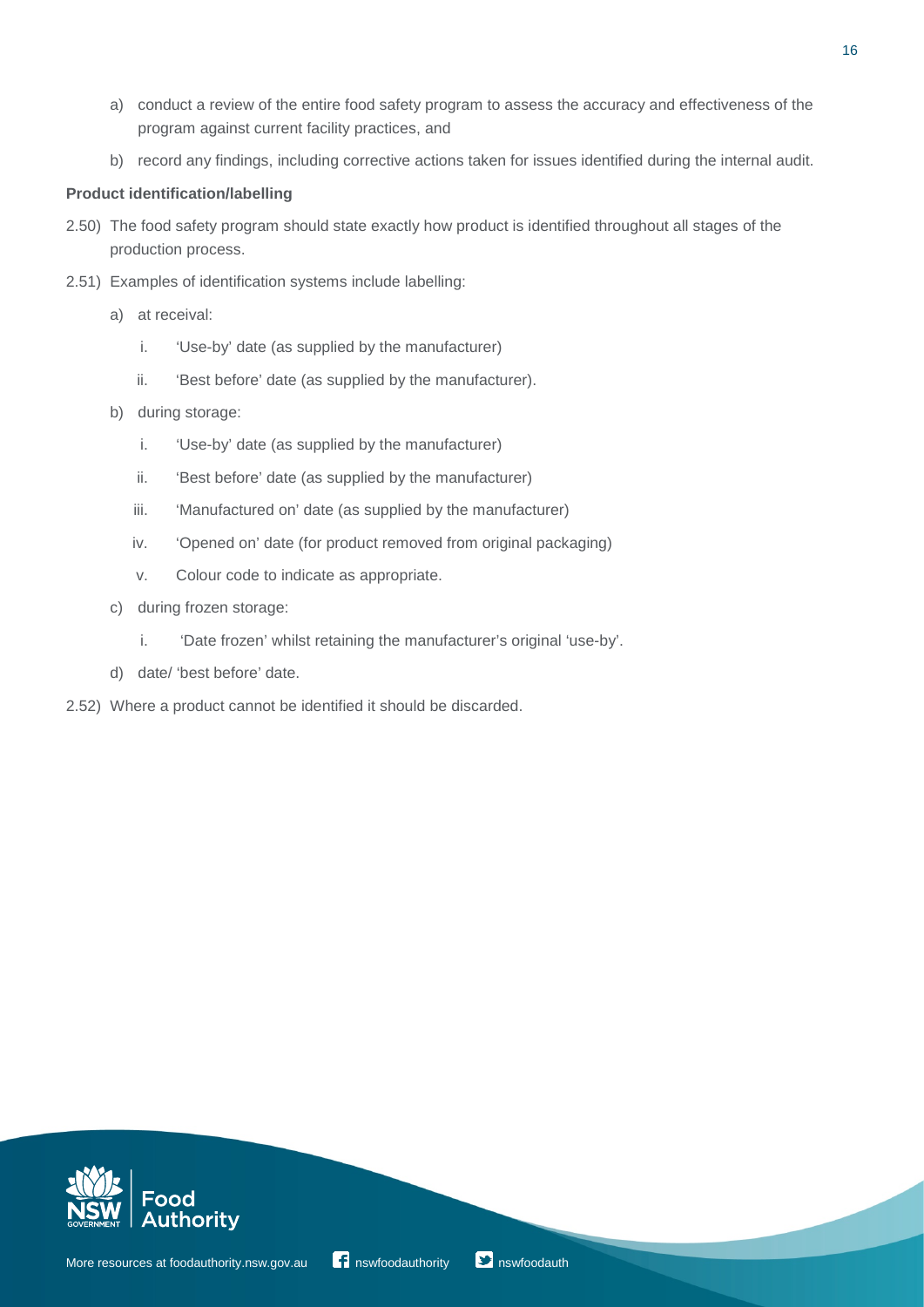## **Part 3 ‒ Menu design**

Certain foods present a higher risk to vulnerable people due to increased potential for these foods to cause food poisoning.

These foods require specific control measures to be implemented to minimise the potential risks.

#### Control measures for higher risk foods

- 3.1) The menu should be designed to ensure that safe food is served to all residents/patients.
- 3.2) The business should consider food safety risks in the development of the menu, and implement control measures to address the risks.
- 3.3) All higher risk foods and ingredients should be received through approved suppliers (see Section 2.1).

## **It is not recommended that unpackaged foods be bought from delicatessens or retail stores as there is a high chance of cross contamination.**

3.4) For the food types specified in Table 1, the hazards should be managed through the implementation of control measures. Options are provided in Table 1.

#### Modified diets

- 3.5) Where modified diets may be required, clinicians should be consulted on any dietary recommendations.
- 3.6) For highly susceptible patients or residents such as neutropenic patients (patients with blood neutrophil counts <1,000 cells/µL) a low microbial diet may be considered in accordance with therapeutic dietary specifications from NSW Health.

#### Foods brought in from home

- 3.7) Facilities should have a policy around managing food brought in from home by friends and relatives.
- 3.8) The policy should ensure that the friends and relatives are made aware of the higher risk foods, and controls that can be commonly used for other foods that they may bring in for patients or residents.



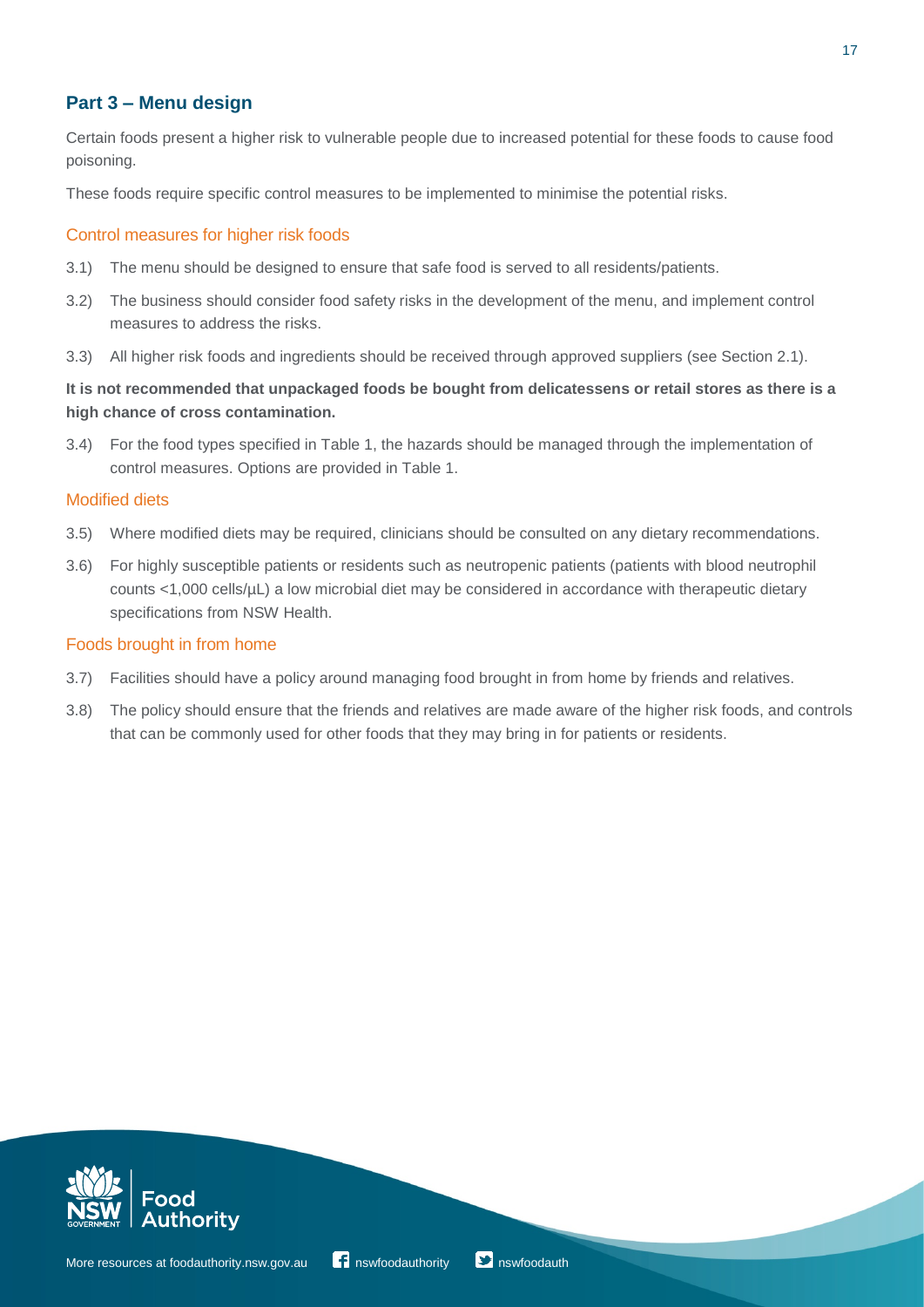| Meat and poultry                 | All meat and poultry are cooked in accordance with minimum recommended cooking temperatures<br>(see Appendices 2 and 3)                                                                                                                                                 |
|----------------------------------|-------------------------------------------------------------------------------------------------------------------------------------------------------------------------------------------------------------------------------------------------------------------------|
|                                  | Purchase packaged, whole portions of unsliced ready-to-eat meats and poultry and slice in central<br>processing unit, kitchen or service departments and limit shelf life to 7 days after slicing and re-<br>packaging                                                  |
|                                  | Purchase meats pre-sliced from a licensed manufacturer with a Listeria management program.<br>Apply a limited shelf life of no more than 7 days from date of packaging $^2$ . It is not recommended to<br>purchase sliced meats from delicatessens or retail shops etc. |
|                                  | Use canned or shelf stable meats                                                                                                                                                                                                                                        |
|                                  | Purchase frozen cooked meats                                                                                                                                                                                                                                            |
| Dairy                            | Serve dairy products made from pasteurised milk                                                                                                                                                                                                                         |
|                                  | May serve soft cheeses with a shelf life limited to no more than 7 days from date of packaging <sup>2</sup>                                                                                                                                                             |
| Seafood                          | All seafood is cooked                                                                                                                                                                                                                                                   |
|                                  | May serve cold-smoked seafood, with limited shelf life of 7 days from date of packaging <sup>2</sup>                                                                                                                                                                    |
|                                  | Use canned seafood or shelf stable seafood                                                                                                                                                                                                                              |
|                                  | Purchase frozen seafood                                                                                                                                                                                                                                                 |
| <b>Eggs</b>                      | Do not use any cracked or dirty eggs                                                                                                                                                                                                                                    |
|                                  | Serve eggs that are cooked until the white is firm and yolk begins to thicken                                                                                                                                                                                           |
|                                  | Use pasteurised egg in dishes which will not be cooked                                                                                                                                                                                                                  |
| Fruits, vegetables<br>and salads | Inspect all fresh produce prior to use and remove dirty, cut, mouldy and bruised stock. Wash all<br>fruit and vegetables under running potable water <sup>3</sup>                                                                                                       |
|                                  | May serve packaged pre-cut vegetables, fruit and salads with a shelf life limited to no more than 7<br>days from date of packaging <sup>2</sup>                                                                                                                         |
|                                  | Wash and sanitise melons (e.g. rockmelons/cantaloupe, honeydew) in sanitisers appropriate for<br>fresh produce                                                                                                                                                          |
|                                  | Serve seed sprouts only if they are cooked.                                                                                                                                                                                                                             |
|                                  | Use canned or shelf stable pre-packaged fruit and vegetables                                                                                                                                                                                                            |
| Juices                           | Serve pasteurised juices                                                                                                                                                                                                                                                |

#### **Table 1: Recommended control measures for higher risk foods**

Food type **Control measures** – options for controlling hazards



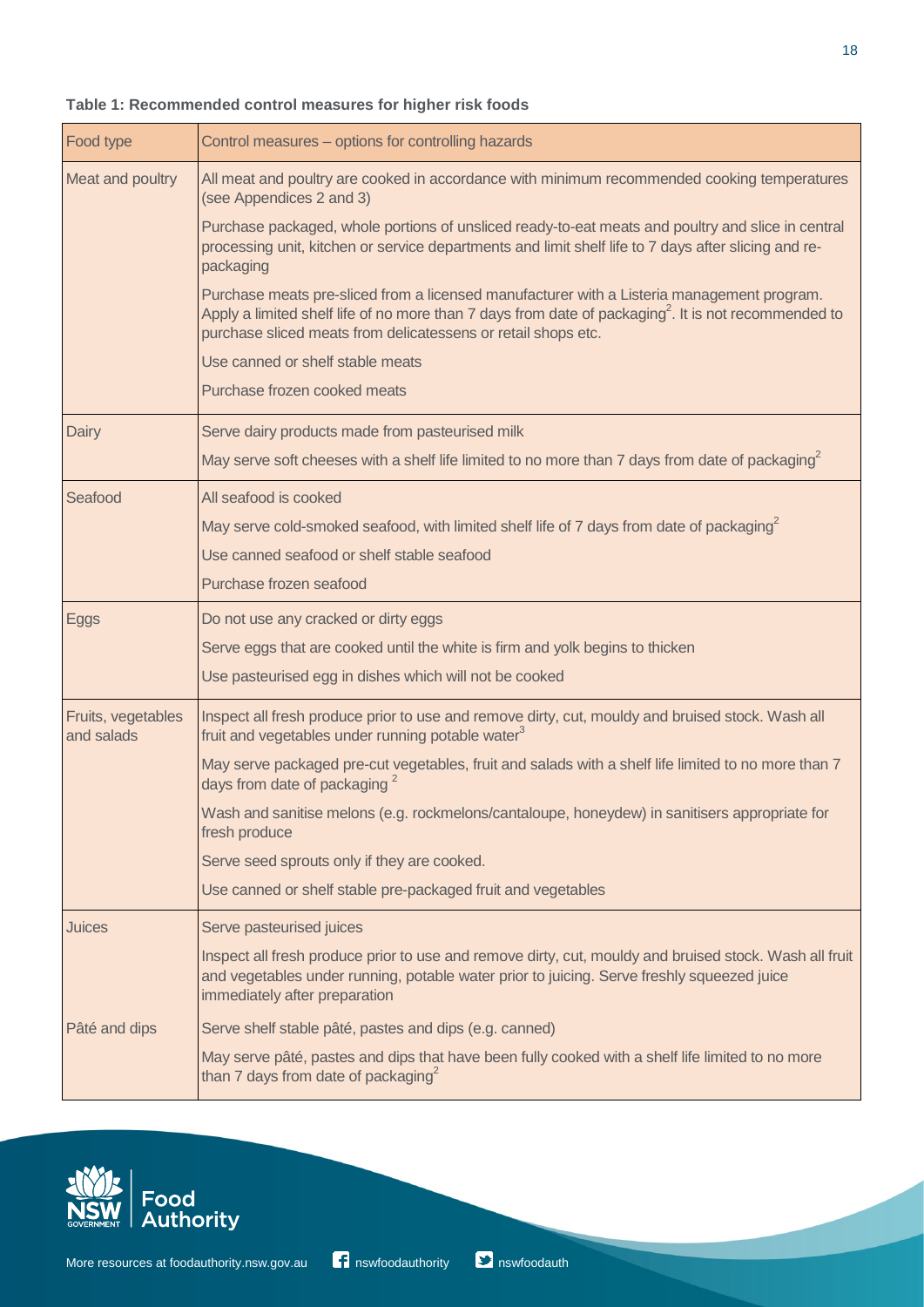Alternative control measures can be used where it can be demonstrated during audit that the measures adequately control the hazard, such as:

- a) certificate of analysis from the manufacturer
- b) product cooked in bag and not repackaged.

- food with a pH value less than 4.4 (regardless of water activity),
- food with a water activity value less than 0.92 (regardless of pH),
- food with a combination of factors (e.g.  $pH < 5.0$  and water activity  $< 0.94$ ),
- frozen foods,
- food with a refrigerated shelf life of less than 5 days.

<sup>3</sup> Fruit and vegetables that will not be cooked may be sanitised in a sanitiser appropriate for fresh produce as an additional control measure





<sup>2</sup> Applies to product that will support the growth of *Listeria monocytogenes* (defined as an increase of 0.5 log cfu/g or more during the shelf life of the food). Foods that **do not** support the growth of *L. monocytogenes* include: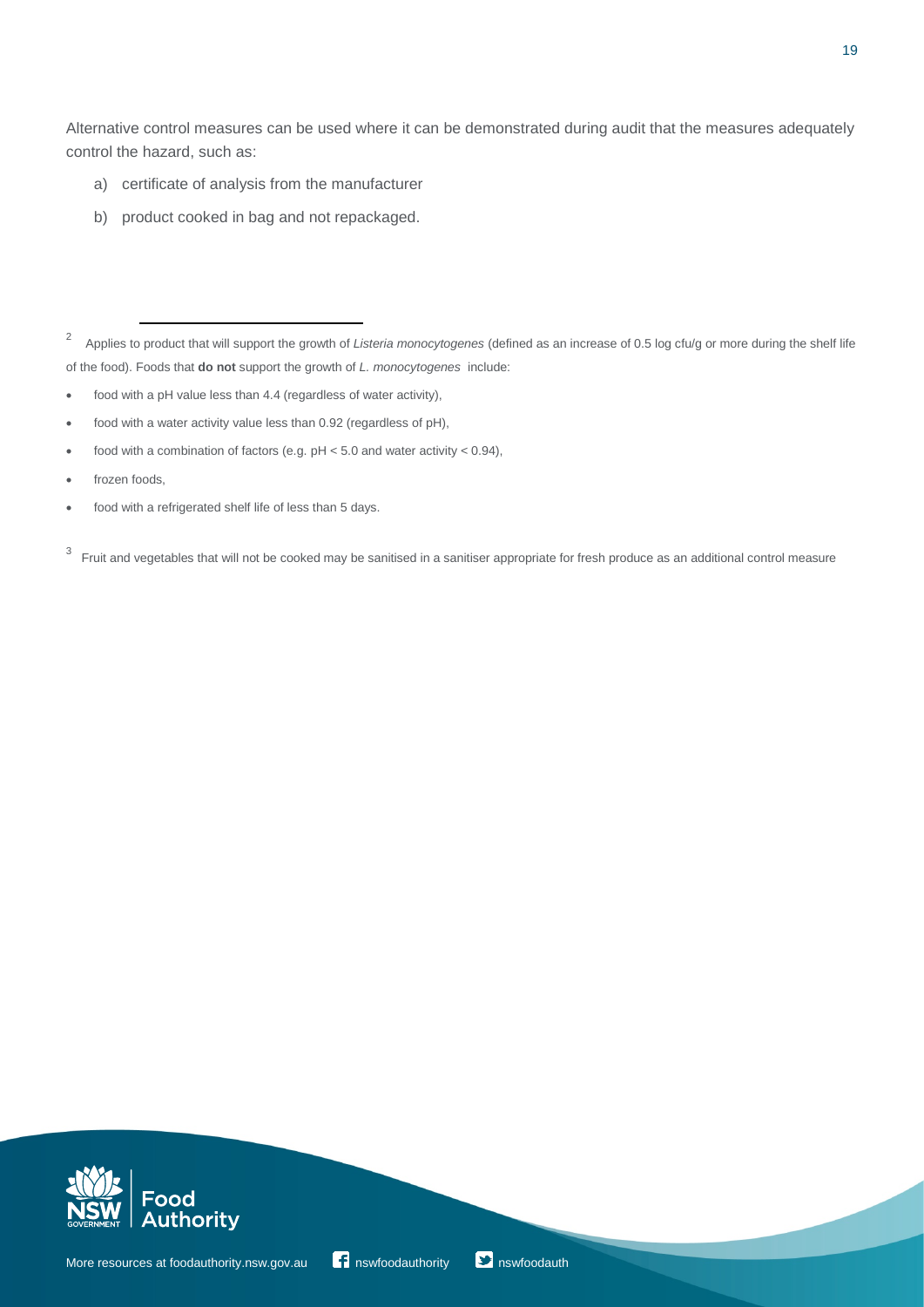## **Part 4 ‒ Preparation and storage of ready-to-eat foods that are not cooked**

Good hygienic practice is required during preparation of ready-to-eat foods such as sandwiches and salads. These foods are usually prepared with the intention of immediate service or service within 48 hours.

#### Preparation of ready-to-eat foods such as sandwiches and salads

- 4.1) Prior to preparation, all food handlers should wash hands thoroughly with soap and warm water and dry thoroughly. Clean gloves may be used as an additional barrier.
- 4.2) Where practical, the preparation of ready-to-eat foods such as sandwiches should be kept separate from the handling of raw meats and poultry by being prepared:
	- a) in a separate area dedicated to preparation of ready-to-eat foods, or
	- b) at a different time with food contact surfaces cleaned and sanitised in between.
- 4.3) A procedure should be developed detailing how ready-to-eat foods are prepared, such as:
	- a) all potentially hazardous ingredients use in the preparation of ready-to-eat foods are stored under temperature control prior to preparation
	- b) the time out of temperature control is minimised during preparation (e.g. less than 1 hour)
	- c) once preparation is finished, all sandwiches and salads are either:
		- i. served immediately, or
		- ii. placed into the coolroom and served within 48 hours.

#### Storage of opened packages of food, condiments and ingredients

- 4.4) All potentially hazardous foods, including some condiments and ingredients, should be stored at 5°C or below.
- 4.5) All opened packages of food should be protected from contamination and used within their 'use-by' date and/or any instructions included on the label by the manufacturer must be followed (e.g. use within 2 days of opening), whichever is sooner. In the absence of label instructions, all opened and leftover food should be used within 48 hours. Some food may be suitable for up to 5 days if the facility can provide documented evidence of such shelf life (e.g. pH/ water activity values, microbial testing at the end of shelf life).
- 4.6) Preserved and acidified foods (e.g. jams, hard cheeses, beetroot, prunes) which need refrigeration after opening should be kept according to the manufacturer's recommendation for shelf life and storage conditions.
- 4.7) Products should be either stored in the original packaging or transferred to packaging suitable for food contact use and labelled appropriately (e.g. 'date opened'). If product is opened, then it should be covered to protect from contamination.



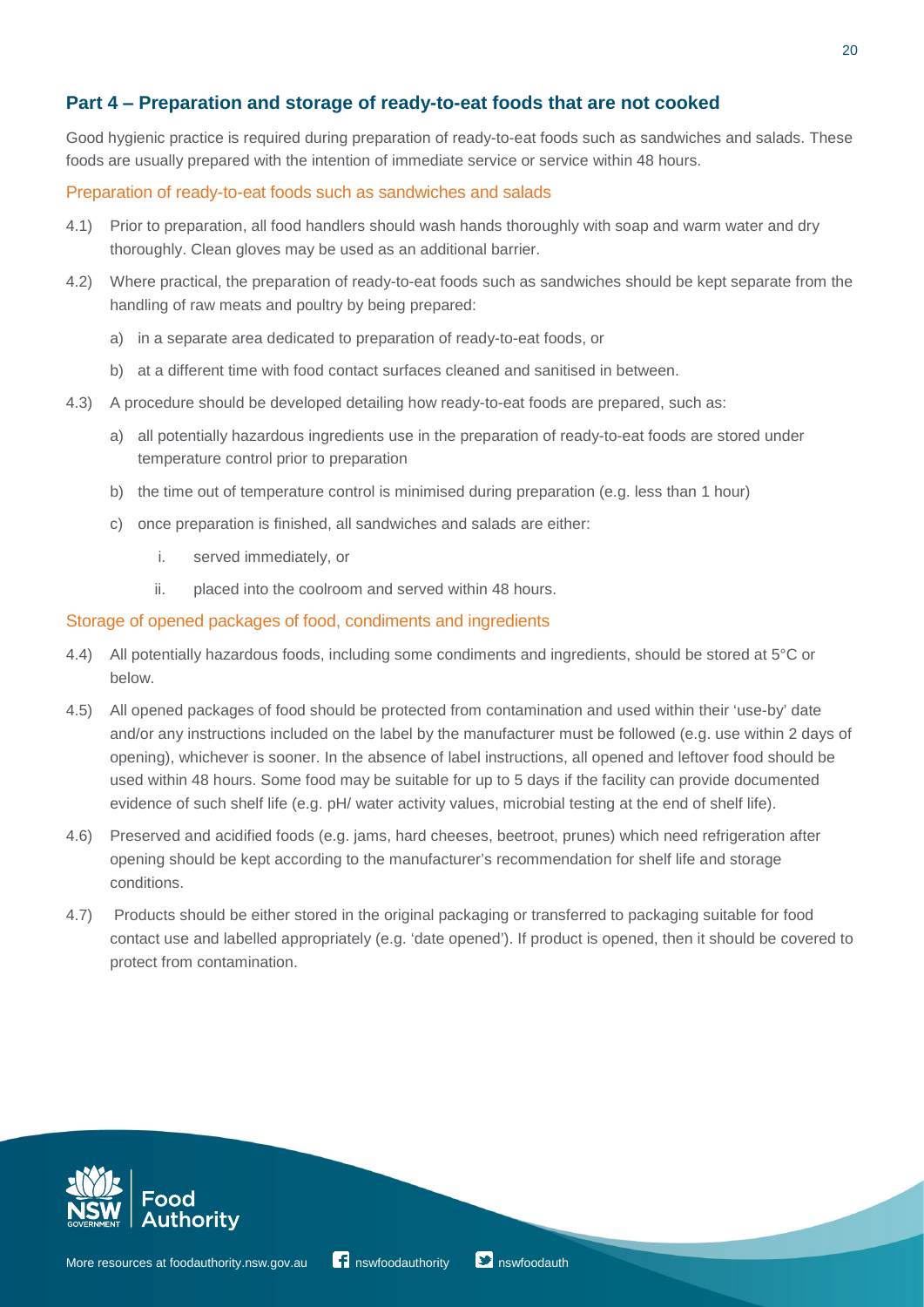## **Part 5 ‒ Cook serve foods**

Cook serve foods are cooked with the intention of immediate service or service within 48 hours. Cooking temperatures are not as stringent as required for cook chill as there is less time between cooking and serving for pathogenic bacteria to grow.

#### Cooking temperatures

- 5.1) All potentially hazardous foods that are to be cooked, are cooked to an appropriate temperature to ensure the elimination of non-sporing pathogens, and to maintain as far as possible the nutritional value of the food (see Appendix 2).
- 5.2) Where temperatures are measured using a probe thermometer, ensure the probe is cleaned and sanitised prior to use. Store it in a clean and safe area after use.

#### Cooling of cooked foods

- 5.3) Where foods are cooled after cooking, prior to serving, they must be cooled in accordance with Food Standards Code requirements (the '2-hour/4-hour cooling rule') such that the food is cooled:
	- a) within two hours  $-$  from 60 $\degree$ C to 21 $\degree$ C, and
	- b) within a further four hour  $-$  from 21 $\degree$ C to 5 $\degree$ C.

unless the business can demonstrate that the cooling process used will not adversely affect the safety of the food.

5.4) All foods not served immediately should be stored under temperature control and used within 48 hours (e.g. meat used in sandwiches the next day).

#### Plating and serving food

#### **Hot holding**

- 5.5) Where foods are kept hot after cooking, they should be kept under temperature control during plating that is, foods to be served hot should be kept at 60°C or above.
- 5.6) Total time between plating and consumption should not exceed two hours (through application of the '4-hour/2-hour storage rule').

#### **Warming foods**

5.7) Foods that are warmed prior to serving (e.g. milk for cereal and babies bottles) should be served immediately

#### Reheating cooked foods

5.8) Where previously cooked food is to be reheated, it should be reheated to at least

60°C and maintained at this temperature until served (as for hot holding above).

Where food has been stored for longer than 48 hours it is recommended that it is re-cooked to a higher temperature (see Part 6).

Where food has been texture modified or puréed after cooking, it is recommended that it is re-cooked to a higher temperature (see Part 7).

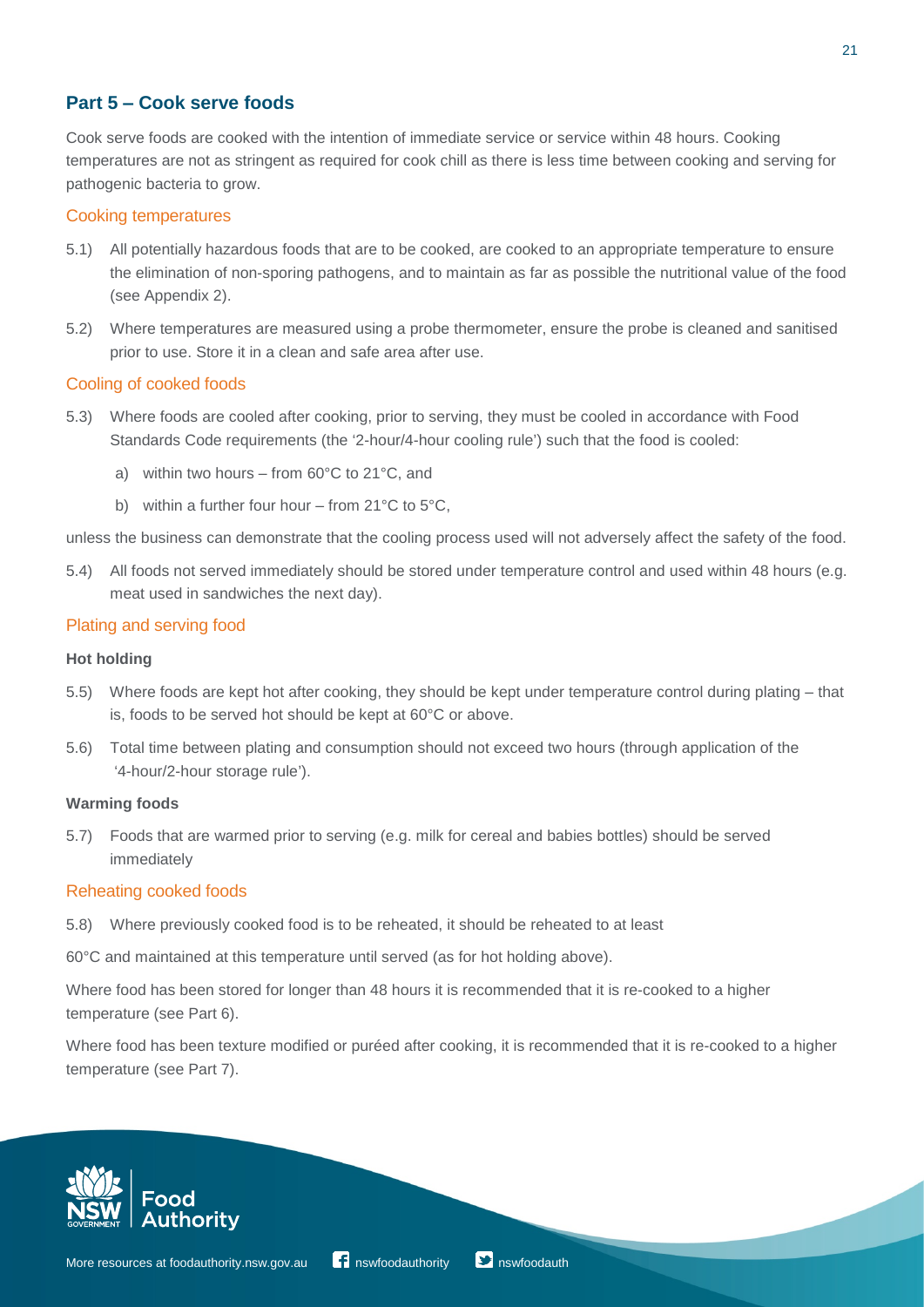5.9) Food should be reheated in the minimum time possible (time to reach 60°C should be limited to no more than 1.5 hours).

#### **Leftover food**

- 5.10) Any food not consumed after serving should be discarded.
- 5.11) Food should only be reheated once, with any leftovers of the reheated food discarded.
- 5.12) Leftover food that has not been reheated or served may be placed back under temperature control and used within 48 hours, provided the '4-hour/2-hour storage rule' has been observed.



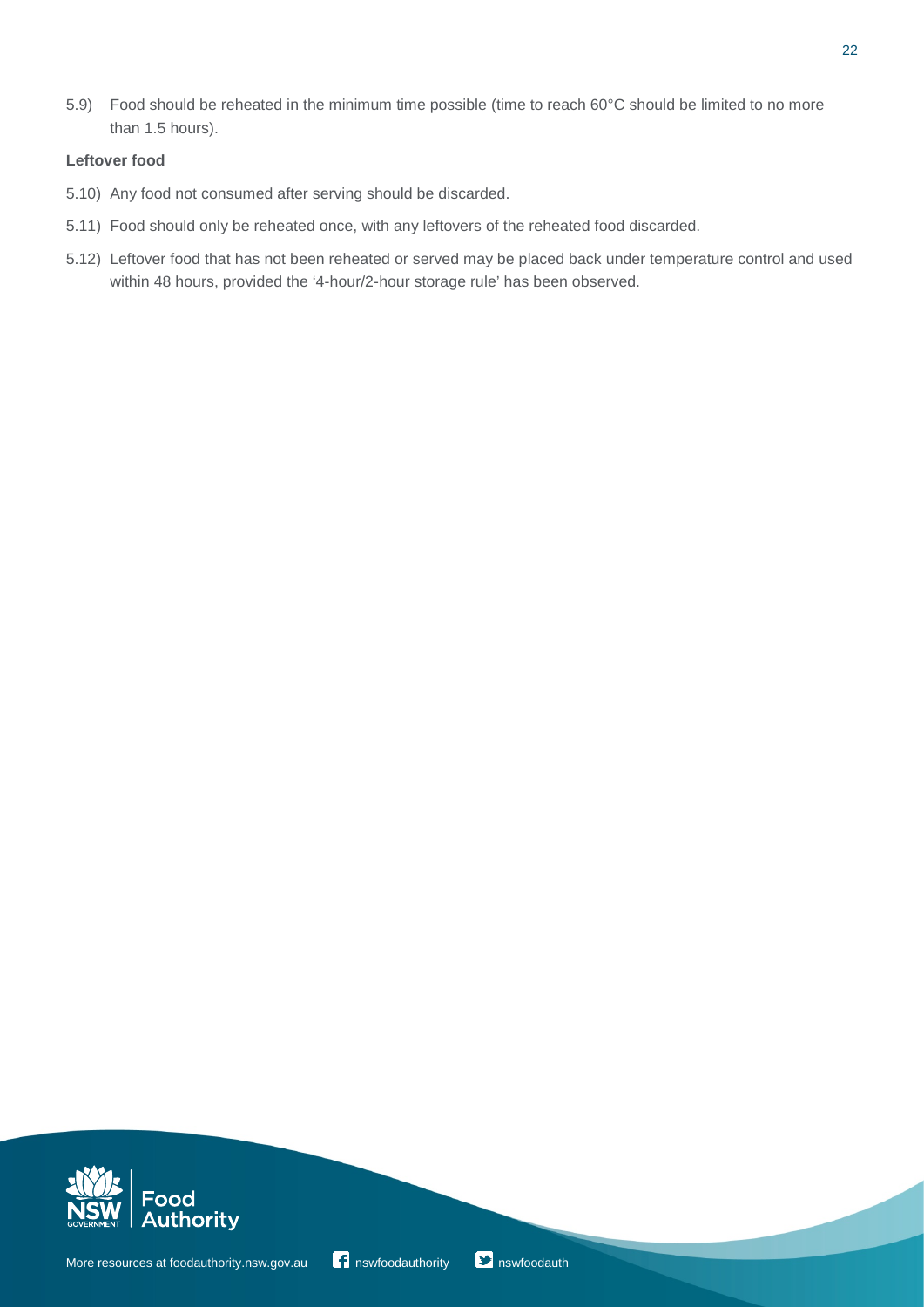## **Part 6 ‒ Cook chill foods**

Cook chill foods require special processing to ensure they are safe from pathogenic bacteria such as Listeria monocytogenes and Clostridium botulinum. Time and temperature control during cooling, storage and handling are critical to the cook chill system because bacteria can grow in the extended time between food production and consumption.

It is strongly recommended that you seek expert advice for help to determine cooking process, storage temperatures and shelf life, especially if you are making cook chill food with extended life.

Many factors will influence the safety of cook chill products such as cooking times and temperatures, size or amount of food you are heating, storage temperature, aseptic packaging, acidity, composition, consistency, moisture content and chilling process.

#### General requirements for cook chill foods

6.1) All cook chill foods must be cooled after cooking in accordance with Food Standards

Code requirements (the '2-hour/4-hour cooling rule') such that the food is cooled:

- a) within two hours  $-$  from 60 $\degree$ C to 21 $\degree$ C, and
- b) within a further four hours  $-$  from 21 $^{\circ}$ C to 5 $^{\circ}$ C.

unless the business can demonstrate that the cooling process used will not adversely affect the safety of the food.

- 6.2) All cook chill foods should be consumed within the stated shelf life (including both the day of cooking and the day of consumption).
- 6.3) Cook chill foods should have a 'use-by' date to indicate the end of shelf life, not a 'best before' date.
- 6.4) Each batch should be clearly marked with the date of production and the 'use-by' date.
- 6.5) All cook chill foods that have not been consumed after reheating and serving should be discarded.

#### Short shelf life cook chill (up to 10 days shelf life)

6.6) Short shelf life cook chill foods must receive a heat treatment to deliver a minimum

6 log reduction in Listeria monocytogenes (e.g.  $70^{\circ}$ C for 2 minutes or equivalent – see Appendix 3).

- 6.7) Short shelf life cook chill foods should be protected from contamination after cooking.
- 6.8) Short shelf life cook chill foods may have a shelf life up to 10 days including the day of production. However for a shelf life greater than 5 days validated evidence to support this shelf life should be available (e.g. microbial testing at the end of shelf life).
- 6.9) Short shelf life cook chill foods must be stored at 5°C or less for the duration of the shelf life.

#### Extended shelf life cook chill (more than 10 days shelf life)

- 6.10) Extended shelf life cook chill foods must receive a heat treatment to deliver a minimum 6 log reduction in non-proteolytic Clostridium botulinum (e.g. 90°C for 10 minutes or equivalent – see Appendix 3) and be packaged aseptically (does not mean sterile filling, but where contamination is reduced to a minimum).
- 6.11) The shelf life of extended shelf life cook chill products must be validated and set in accordance with the manufacturer's documented specification for the cook chill equipment used.

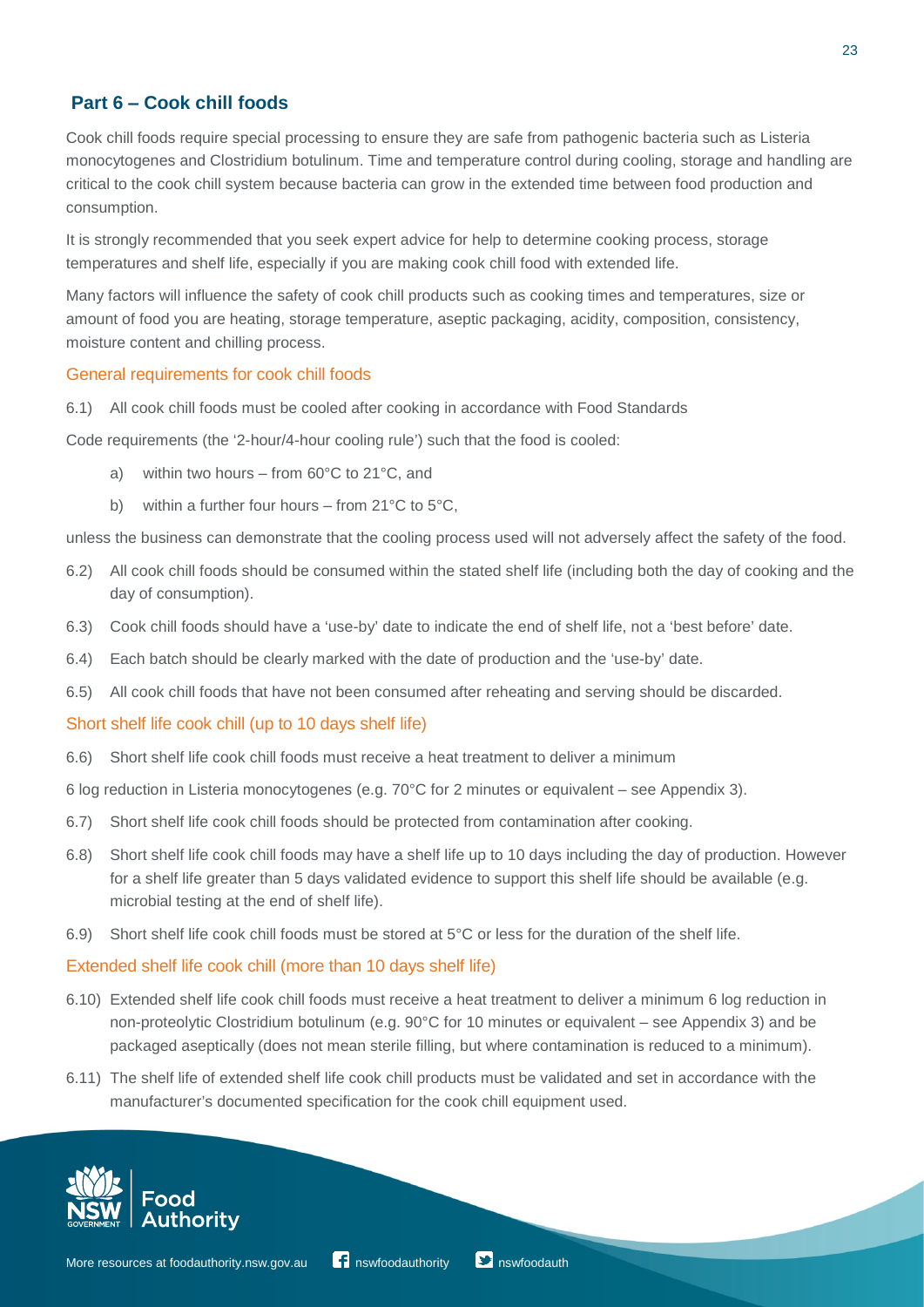6.12) To achieve an extended shelf life, rapid chilling to a temperature of 5°C or less within

90 minutes may be required by either tumble chilling or blast chilling or a combination. This should be done in accordance with the manufacturer's documented specification.

Reheating (re-thermilisation/ re-generation) of cook chill foods

- 6.13) Due to the extended storage time associated with cook chill foods, and the potential for pathogenic bacteria to grow during the shelf life, it is advisable to ensure that cook chill foods are reheated to a minimum of 70°C for 2 minutes (or equivalent) prior to serving.
- 6.14) Food should only be reheated once, and in the minimum time possible (time to reach 60°C should be limited to no more than 1.5 hours).
- 6.15) Once reheated, the food should be maintained at 60°C until served (as for hot holding).
- 6.16) Any leftover food should be discarded



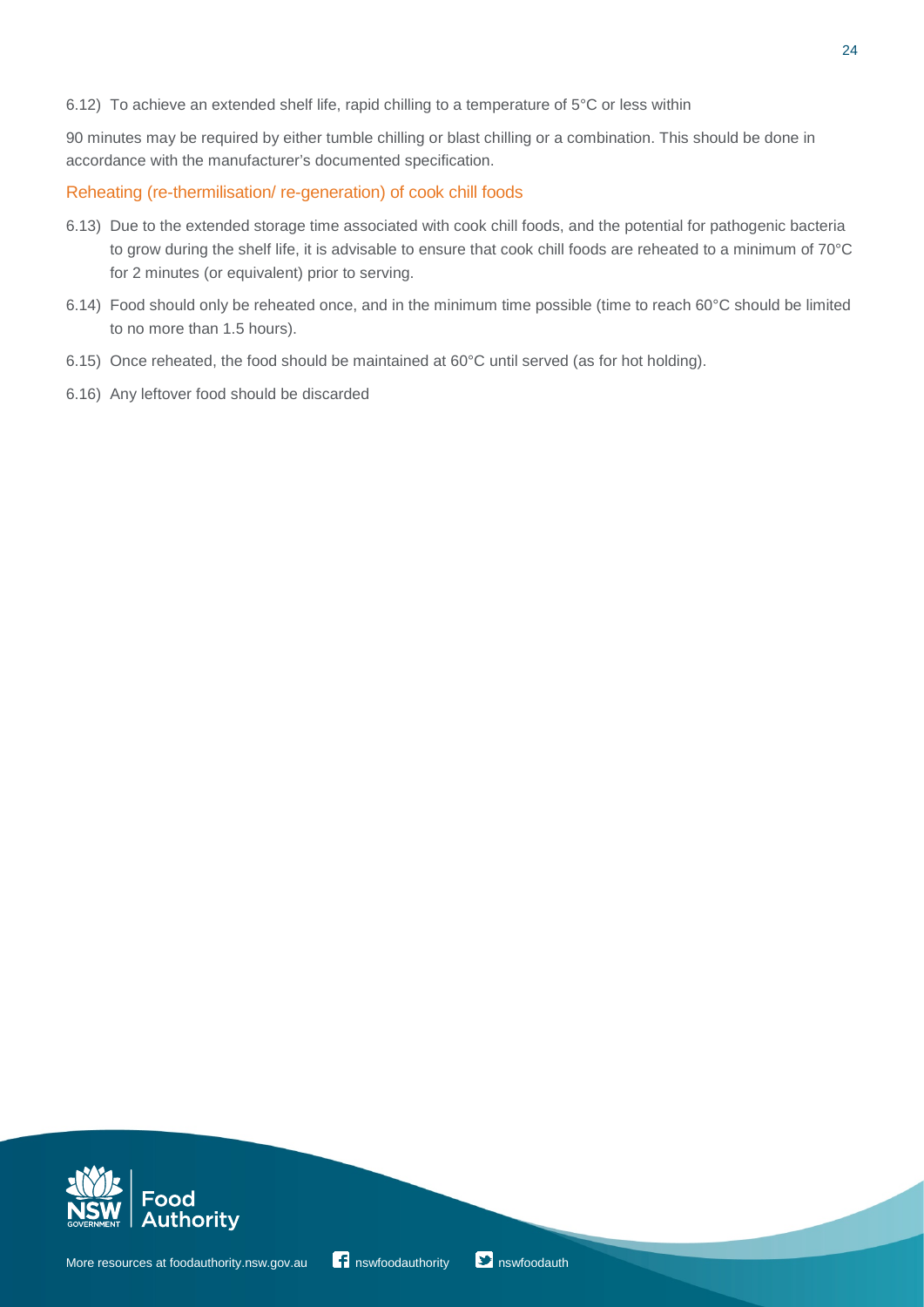## **Part 7 ‒ Preparation of texture modified and puréed food**

Texture modified meals are provided for residents or patients that have difficulty swallowing/chewing and may be thickened, minced or puréed. Good hygienic practice is required during the preparation of texture modified and puréed foods because the extra handling increases the potential for cross contamination.

Contamination of blenders and mixers has been identified during audits as a potential problem area because they are difficult to clean. Poor cleaning and sanitation of this equipment has led to outbreaks of foodborne illness in the past and close attention should be paid to this area.

In facilities where texture modified and puréed foods are prepared, the food safety program should include a procedure or set of work instructions for how this is done, including the dismantling, cleaning and sanitising of equipment.

The procedure should include the following steps to ensure that texture modified and puréed foods are produced safely:

- 7.1) Wash hands thoroughly with soap and warm water and dry thoroughly clean gloves may be used as an additional barrier.
- 7.2) Texture modified foods should be prepared according to the directions for use of the thickening agent or the recipe. In some cases a blender might be required to achieve an adequate mix.
- 7.3) Any equipment such as blenders and stab mixers should be dismantled to enable thorough and effective cleaning and sanitising.

#### Where food is modified or puréed **without** cooking:

- 7.4) For food that is modified or pureed and not intended to be cooked (e.g. puréed fruit):
	- a) where practical use equipment dedicated to uncooked ready-to-eat foods only, or
	- b) ensure all equipment is clean and sanitised prior to modifying/puréeing, or
	- c) ensure these foods are processed before other foods that need to be cooked, or else the equipment is cleaned and sanitised in between uses.

#### Where food is modified or puréed **before** cooking:

- 7.5) Minimise the amount of time between texture modification and cooking (e.g. less than 1 hour).
- 7.6) Thoroughly cook food to temperatures of at least 70°C for 2 minutes (or use an equivalent process).
- 7.7) Ensure texture modified food remains above at least 60°C before serving.

#### Where food is modified or puréed **after** cooking:

- 7.8) Thoroughly cook food to temperatures of at least 70°C for 2 minutes (or use an equivalent process).
- 7.9) To limit the risk of contaminating foods that are thickened, puréed or cut up after cooking:
	- a) where practical, it is recommended that this is done in an area away from raw meats and other non ready-to-eat foods on equipment dedicated to ready-to-eat foods only,
	- b) texture modify/purée the food immediately after cooking, or

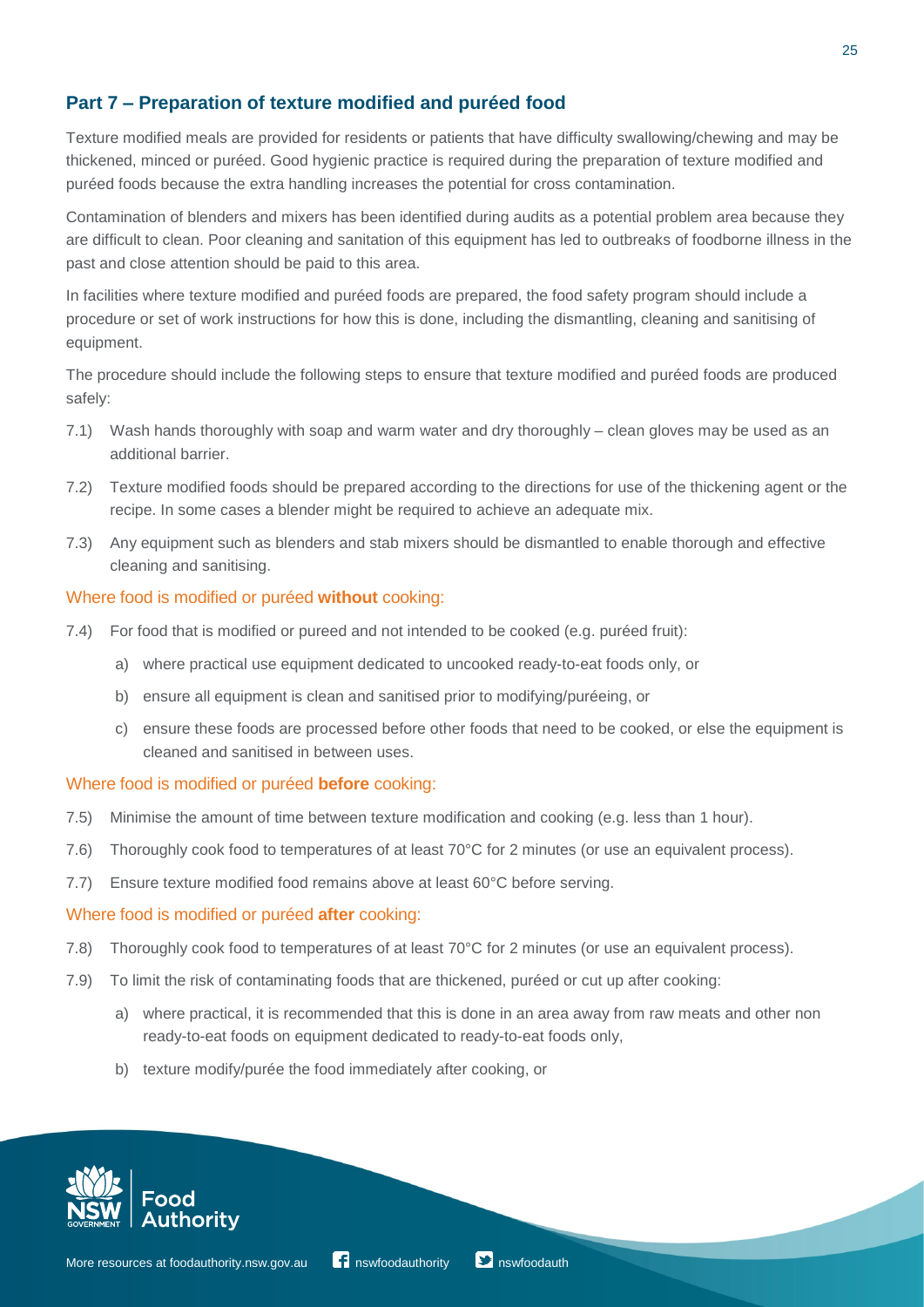- c) ensure the food is cooled in compliance with Food Standards Code requirements (the '2-hour/4-hour cooling rule') such that the food is cooled
	- i. within two hours from  $60^{\circ}$ C to  $21^{\circ}$ C, and
	- ii. within a further four hours from 21°C to 5°C, (iii) and then modify/purée after cooling.
- 7.10) Ensure all equipment has been dismantled, cleaned and sanitised before use.
- 7.11) Minimise the amount of time it takes to texture modify the food before chilling commences (e.g. place in coolroom as soon as possible).
- 7.12) Minimise the amount of time texture modified/puréed food is stored between cooking and reheating/consumption (e.g. should be limited to 48 hours at refrigerated storage at 5°C or below). Where foods are frozen, they should be used within 48 hours of being thawed.
- 7.13) During modification the food may be exposed to contamination so it is recommended that these foods be reheated to 70°C for 2 minutes (or equivalent) prior to serving.
- 7.14) Serve the reheated food above 60°C.

#### Nutritional supplements and milkshakes

The preparation of nutritional supplements and milkshakes requires special attention. These items are able to support the rapid growth of pathogenic bacteria. The following steps need to be taken to make sure you reconstitute, prepare and handle these items safely. Staff hygiene, in particular hand washing, is extremely important in ensuring the safety of in house prepared nutritional supplements and milkshakes. The guideline also applies to commercial shelf-stable reconstituted products once they have been opened.

7.15) The following steps should be followed to prepare nutritional supplements and milkshakes safely:

- a) wash hands thoroughly with soap and warm water and dry thoroughly. Clean gloves may be used as an additional barrier,
- b) where practical, it is recommend to make nutritional supplements and milkshakes in an area away from raw meats, and other non-ready-to-eat foods on equipment dedicated to these foods,
- c) minimise the time that prepared items are left on the bench during preparation and dispensing (e.g. serve immediately or place in coolroom as soon as possible), and
- d) never save any hydrated unfinished items discard them.
- 7.16) Where nutritional supplements are produced in batch, ensure they are refrigerated at 5°C or below and used within 48 hours.



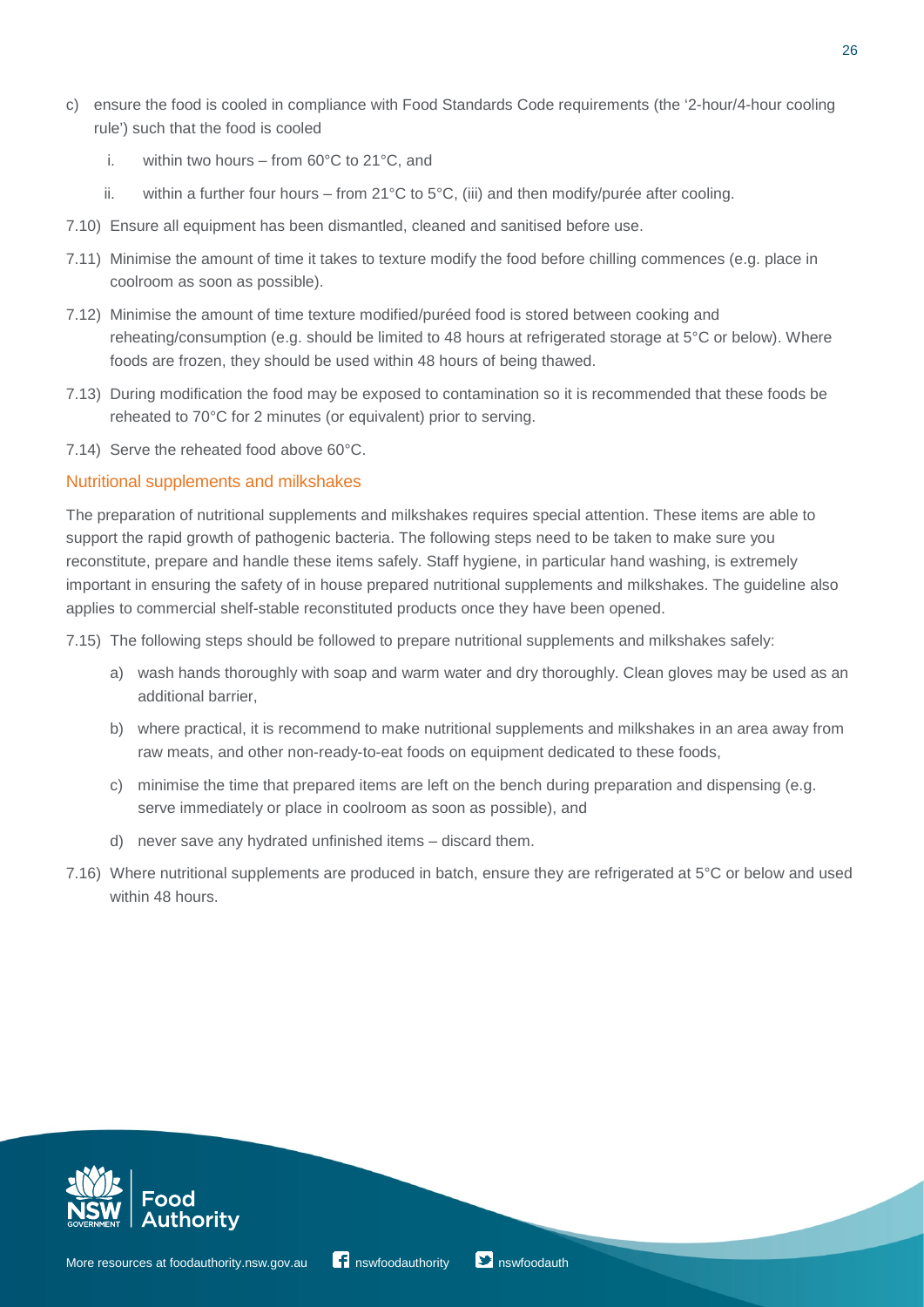## **Part 8 ‒ Preparation of infant formula**

Staff hygiene and storage temperature of prepared formula are the two main elements to ensure the safety of infant formula from pathogenic bacteria such as Salmonella and Cronobacter sakazakii.

8.1) Where nutritionally appropriate sterile infant formulas are available they should be used.

In facilities where infant formula needs to be rehydrated and prepared, the food safety program should include a procedure or set of work instructions for how this is done including the sterilising of equipment and water used in rehydrating the formula.

The procedure should include the following to ensure infant formula is prepared safely:

- 8.2) Wash hands thoroughly with soap and warm water and dry thoroughly clean gloves may be used as an additional barrier.
- 8.3) Good hygienic practice is required during preparation. Make infant formula in an area dedicated to preparation.
- 8.4) Prepare infant formula according to the manufacturer's instructions and ensure all equipment is cleaned and sanitised prior to use:
	- (a) add the formula powder to sterile water (e.g. pre-boiled cooled water), and
	- (b) use sterilised bottles, teats and other utensils.

Hot water urns may not produce water at a temperature suitable to sterilise bottles or to produce boiled water.

- 8.5) As much as possible, avoid storing prepared formula by preparing formula as needed and using promptly, especially after warming.
- 8.6) When infant formula needs to be stored after preparation, it should be kept at a temperature of 5°C or less for no longer than 24 hours.
- 8.7) Discard any unfinished feeds.



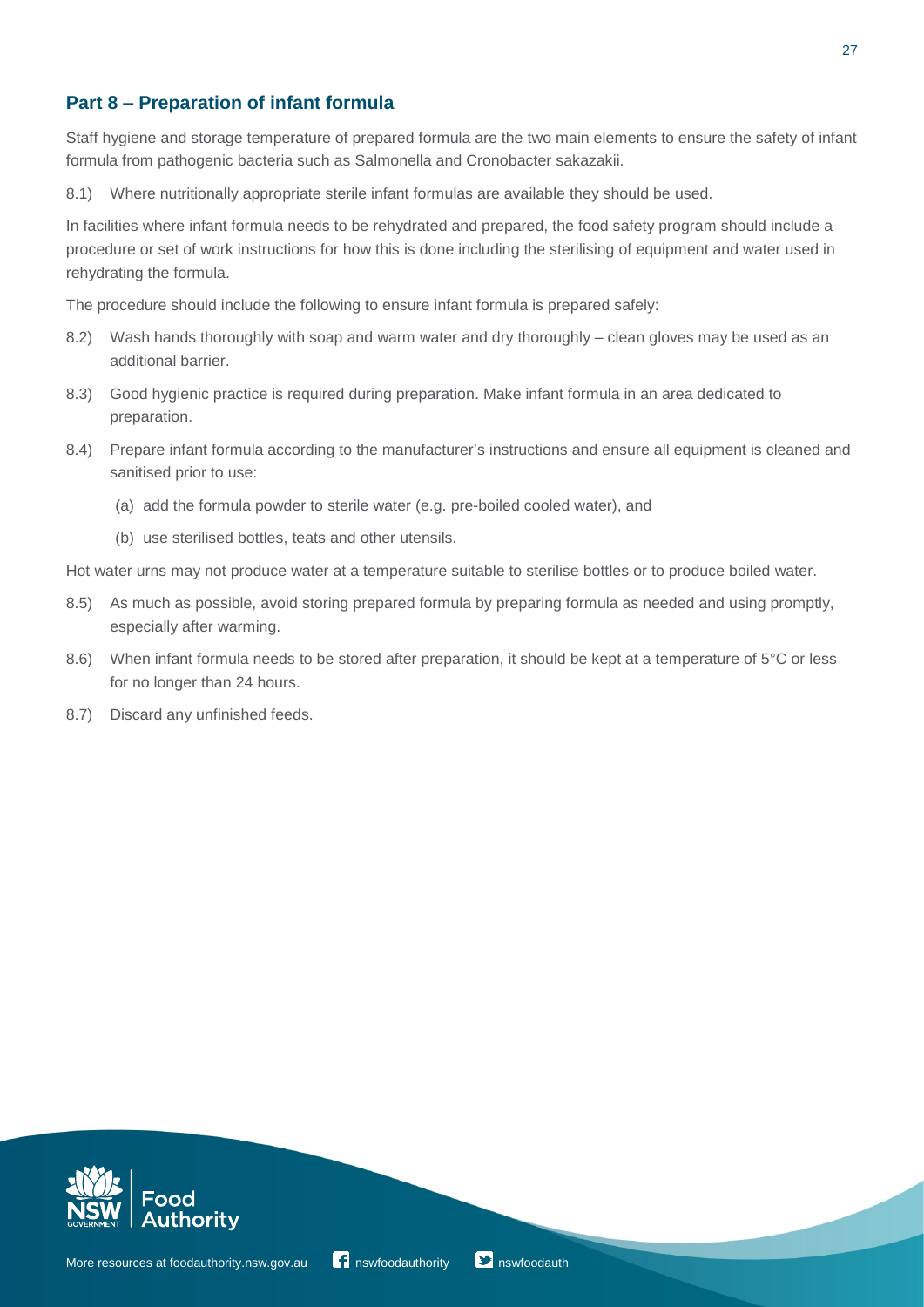## **Part 9 ‒ Allergen control**

Foods such as peanuts, tree nuts (e.g. cashews, almonds, walnuts), crustaceans, fish, milk, eggs, sesame seeds, soybeans, gluten and lupin can cause severe allergic reactions and must be declared on a food label. Gluten is also included in the list for those with Coeliac disease.

Cross contact occurs when an allergen is transferred from a food containing an allergen to a food that does not contain the allergen.

Where necessary, the following control measures should be implemented to control allergens:

- 9.1) Have a system in place for identifying patients or residents with any food-related allergies upon admission to the facility (not limited to those listed in Table 2).
- 9.2) Have a system in place to identify the allergens that are on site including those that are present in dry ingredients. This includes those products that are labelled with an allergen declaration or allergen warning.
- 9.3) Design the menu to reduce the risk of allergens and, where possible, have an allergen-free alternative meal.
- 9.4) Store products that contain allergens in a manner that will not contaminate allergen-free products.
- 9.5) Have a system in place to identify and control allergen spills.
- 9.6) Cross contact of allergens should be controlled by:
	- a) before preparing allergen-free meals, washing hands thoroughly with soap and warm water and drying thoroughly – clean gloves may be used as an additional barrier,
	- b) where practical, using separate cookware (including frying oil), equipment and utensils for preparing and serving meals containing allergens and allergen-free meals,
	- c) thoroughly washing, rinsing and sanitising all cookware, utensils and equipment in between meal times,
	- d) covering allergen-free meals to avoid cross contact with other meals containing allergens,
	- e) where practical, running production schedules so that allergen-free food is produced before those that contain allergens, and
	- f) providing adequate cleaning/flushing between batches of food containing allergens.



28

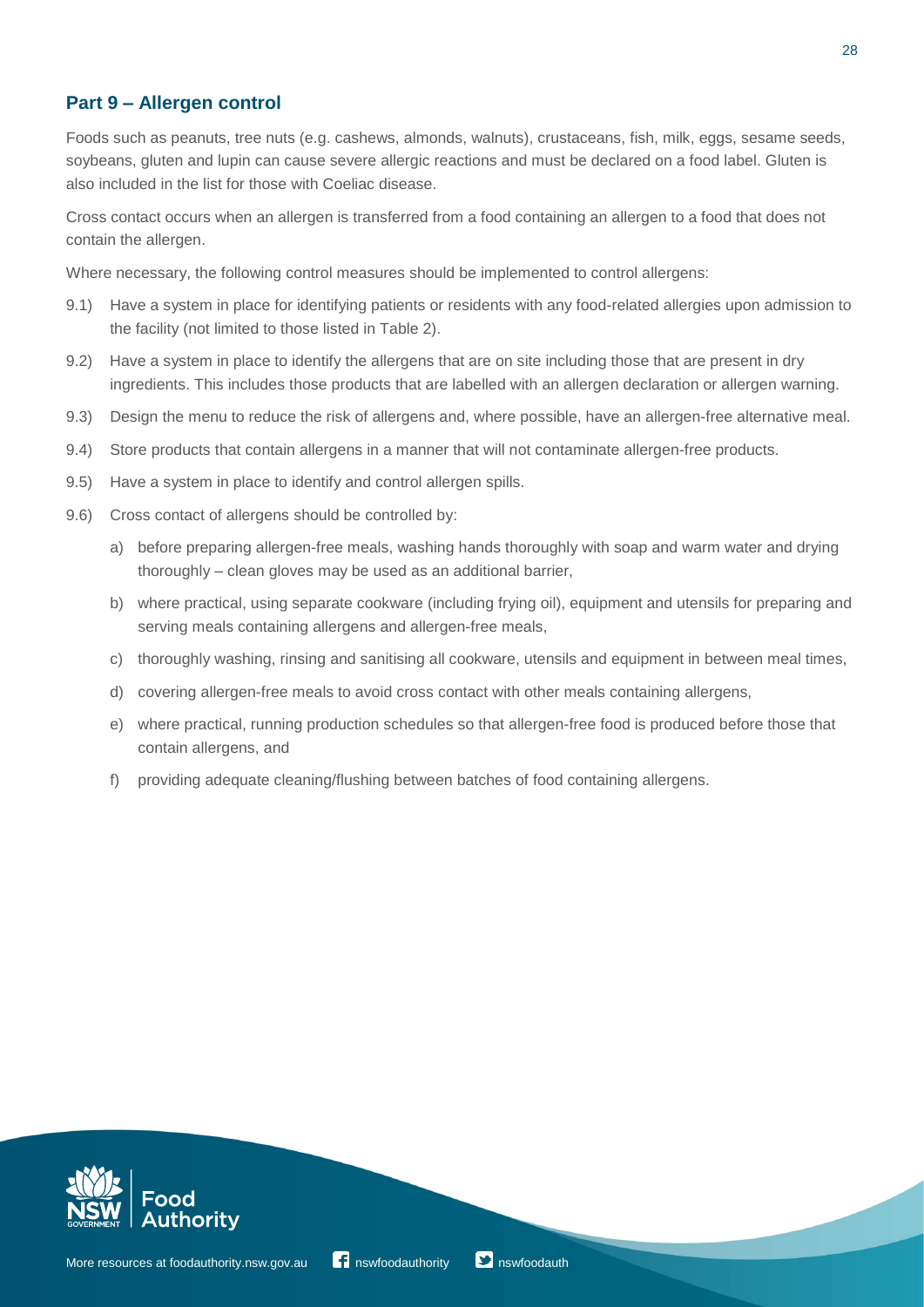## **Table 2: Allergens that must be identified and controlled under the Food Standards Code**

| Crustaceans and crustacean products                                                          |
|----------------------------------------------------------------------------------------------|
| Egg and egg products                                                                         |
| <b>Fish and fish products</b>                                                                |
| Milk and milk products                                                                       |
| Peanuts and peanut products                                                                  |
| Soybeans and soybean products                                                                |
| Cereals containing gluten and their products (e.g. wheat, rye, barley, oats and spelt)       |
| Sesame seeds and sesame products                                                             |
| Tree nuts and tree nut products other than coconut from the fruit of the palm Cocos nucifera |
| Lupin and lupin products                                                                     |
| Added sulphites in concentrations of 10 mg/kg or more                                        |

Adapted from the Food Standards Code – Standard 1.2.3 Mandatory Warning and Advisory Statements and Declarations.



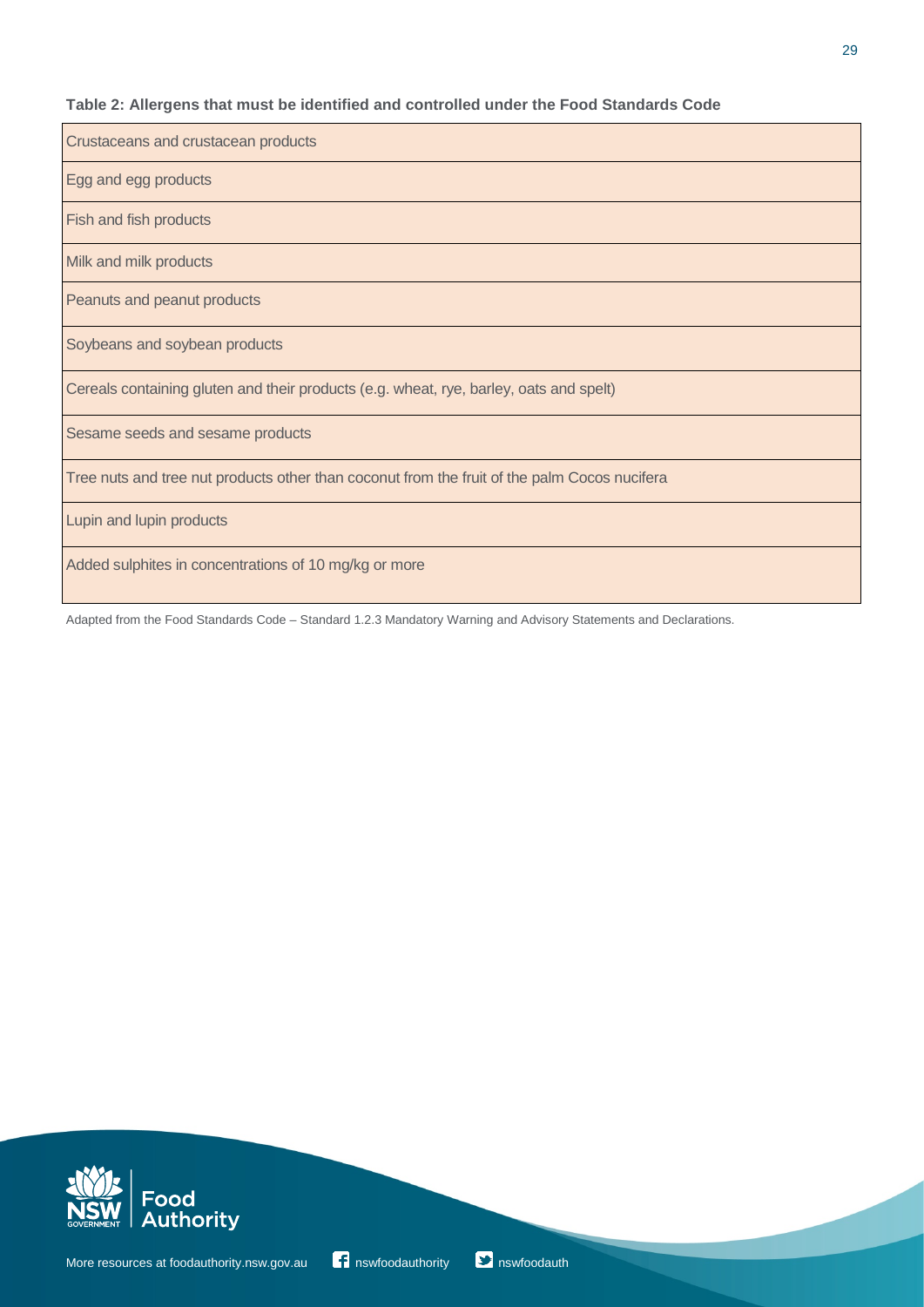## **Appendix 1 ‒ References and further reading**

#### Part 1 – Licensing requirements

NSW Food Regulation 2015. Available at:<http://www.legislation.nsw.gov.au/>

#### Part 2 – Specific issues a food safety program should address

FSANZ (2001). Safe Food Australia: A guide to the Food Safety Standards Chapter 3 of the Australia New Zealand Food Standards Code (Australia only). Food Standards Australia New Zealand Available at: [http://www.foodstandards.gov.au/\\_srcfiles/complete\\_safefood.pdf](http://www.foodstandards.gov.au/_srcfiles/complete_safefood.pdf)

FSANZ (2008). Food Safety Programs for Food Service to Vulnerable Persons A guide to Standard 3.3.1 – *Food Safety Programs for Food Service to Vulnerable Persons*. Food Standards Australia New Zealand Available at: [http://www.foodstandards.gov.au/\\_srcfiles/Std%20331-](http://www.foodstandards.gov.au/_srcfiles/Std%20331-Food%20Safety%20Prog%20Vul%20Pers-guideFNL1.pdf) [Food%20Safety%20Prog%20Vul%20Pers-guideFNL1.pdf](http://www.foodstandards.gov.au/_srcfiles/Std%20331-Food%20Safety%20Prog%20Vul%20Pers-guideFNL1.pdf)

#### Part 3 – Menu design

#### **Nutrition standards**

NSW Health (2010). Nutrition standards for adult inpatients in NSW hospitals. Greater Metropolitan Clinical Taskforce/Agency for Clinical Innovation. Available at: [http://www.health.nsw.gov.au/resources/gmct/hen/pdf/Nutrition\\_standards\\_for\\_adult\\_in](http://www.health.nsw.gov.au/resources/gmct/hen/pdf/Nutrition_standards_for_adult_in-patients_in_NSW_hospitals_2010_03_01.PDF)[patients\\_in\\_NSW\\_hospitals\\_2010\\_03\\_01.PDF](http://www.health.nsw.gov.au/resources/gmct/hen/pdf/Nutrition_standards_for_adult_in-patients_in_NSW_hospitals_2010_03_01.PDF)

#### **Low microbial diet an d modified diets**

NSW Agency for Clinical Innovation (2010). Draft Therapeutic Diet Specifications – for consultation and comment. Draft Therapeutic Diet Specifications. Available at: [http://www.health.nsw.gov.au/resources/gmct/hen/pdf/general\\_diet\\_spec\\_2010\\_06\\_03.pdf](http://www.health.nsw.gov.au/resources/gmct/hen/pdf/general_diet_spec_2010_06_03.pdf)

#### **Food brought in from home**

Food Safety Information Council (2004). Factsheet: Do you cook and bring food to an elderly relative or friend in an aged care facility? Available at: [http://www.foodsafety.asn.au/\\_srcfiles/elderlyquarkv4.pdf](http://www.foodsafety.asn.au/_srcfiles/elderlyquarkv4.pdf)

Food Safety Information Council (2004). Factsheet: Protecting tiny tummies and sensitive systems. Available at: [http://www.foodsafety.asn.au/\\_srcfiles/Tiny\\_tummy\\_logo.pdf](http://www.foodsafety.asn.au/_srcfiles/Tiny_tummy_logo.pdf)

#### Part 4 – Preparation and storage of ready-to-eat foods that are not cooked

FSANZ (2002). Food Safety: Temperature control of potentially hazardous foods. Guidance on the temperature control requirements of Standard 3.2.2 Food Safety Practices and General Requirements. Food Standards Australia New Zealand. Available at:

[http://www.foodstandards.gov.au/\\_srcfiles/FSTemp\\_control\\_Edition\\_for\\_printing.pdf](http://www.foodstandards.gov.au/_srcfiles/FSTemp_control_Edition_for_printing.pdf)

CSIRO (2010). Make it safe: a guide to food safety. CSIRO Food and Nutritional Sciences. CSIRO Publishing, Collingwood Victoria.

#### Part 5 – Cook serve foods

CSIRO (2010). Make it safe: a guide to food safety. CSIRO Food and Nutritional Sciences. CSIRO Publishing, Collingwood Victoria.





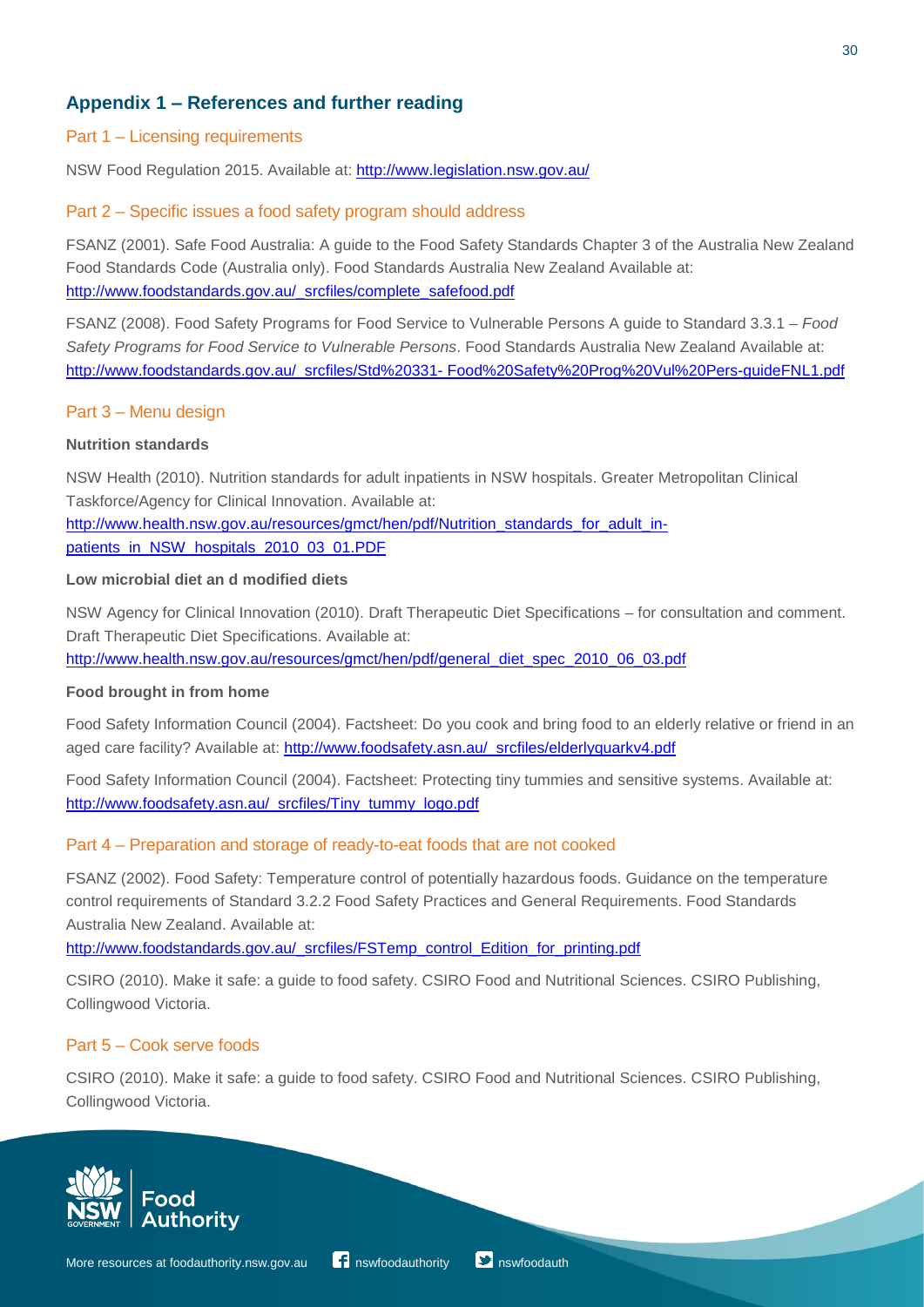## Part 6 – Cook chill foods

#### **Cook chill**

Cox, B. & Bauler, M. (2008). Cook chill for foodservice and manufacturing: Guidelines for safe production, storage and distribution. Australian Institute of Food Science and Technology (AIFST), Sydney.

#### **Cooking temperatures**

Betts, G.D. (1996) Code of Practice for the Manufacture of Vacuum and Modified Atmosphere Packed Chilled Foods with Particular Regard to the Risk of Botulism. Campden & Chorleywood Food Research Association Guideline No. 11, London, UK.

Gaze, J.E., Brown, G.D., Gaskell, D.E. & Banks, J.G. (1989). Heat Resistance of Listeria monocytogenes in Homogenates of Chicken, Beef Steak and Carrot. Food Microbiology 6:251-259.



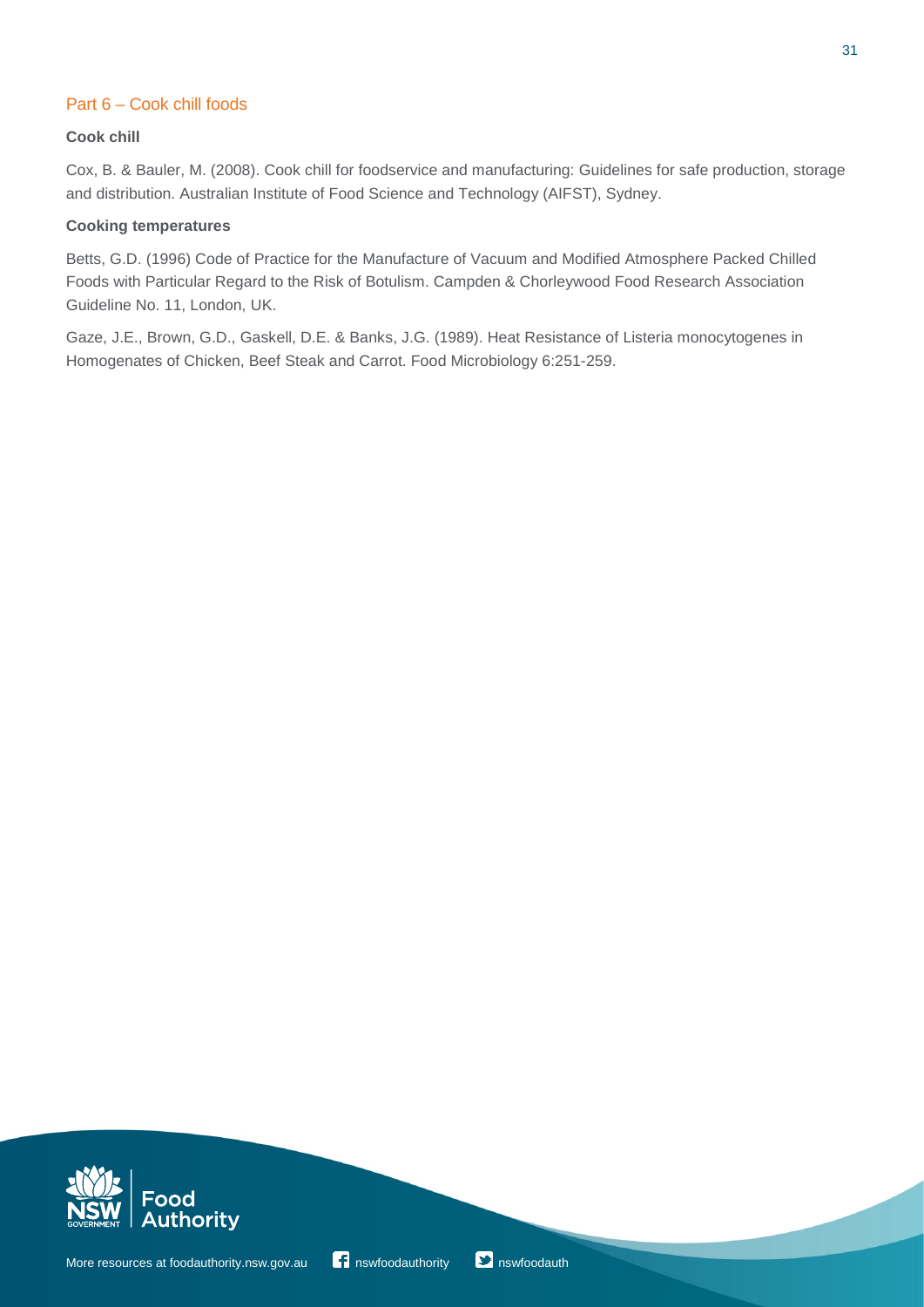#### Part 7 – Preparation of texture modified and puréed food

Dementia Collaborative Research Centre (2008). Thickened fluids for people with dementia in Residential Aged Care Facilities. Available at:

[http://www.dementia.unsw.edu.au/DCRCweb.nsf/resources/DCRC3+Products+3/\\$file/Thicke](http://www.dementia.unsw.edu.au/DCRCweb.nsf/resources/DCRC3%2BProducts%2B3/%24file/Thickened%2BFluids%2B%2BReport%2BFINAL%2B30_3_09.pdf)  [ned+Fluids++Report+FINAL+30\\_3\\_09.pdf](http://www.dementia.unsw.edu.au/DCRCweb.nsf/resources/DCRC3%2BProducts%2B3/%24file/Thickened%2BFluids%2B%2BReport%2BFINAL%2B30_3_09.pdf)

## Part 8 – Preparation of infant formula

World Health Organization (2007). Safe preparation, storage and handling of powdered infant formula. Guidelines. World Health Organization in collaboration with Food and Agriculture Organization of the United Nations. Available at: [http://www.who.int/foodsafety/publications/micro/pif\\_guidelines.pdf](http://www.who.int/foodsafety/publications/micro/pif_guidelines.pdf)

## Part 9 – Allergen control

NSW Agency for Clinical Innovation (2010). Draft Therapeutic Diet Specifications – for consultation and comment. Draft Allergy Diet specifications. Available at:

[http://www.health.nsw.gov.au/resources/gmct/hen/pdf/allergy\\_diet\\_spec\\_2010\\_06\\_03.pdf](http://www.health.nsw.gov.au/resources/gmct/hen/pdf/allergy_diet_spec_2010_06_03.pdf)

The Food Allergy and Anaphylaxis Network (US) (2010). Welcoming guests with food allergies. Available at: <http://www.foodallergy.org/files/WelcomingGuests2010.pdf>



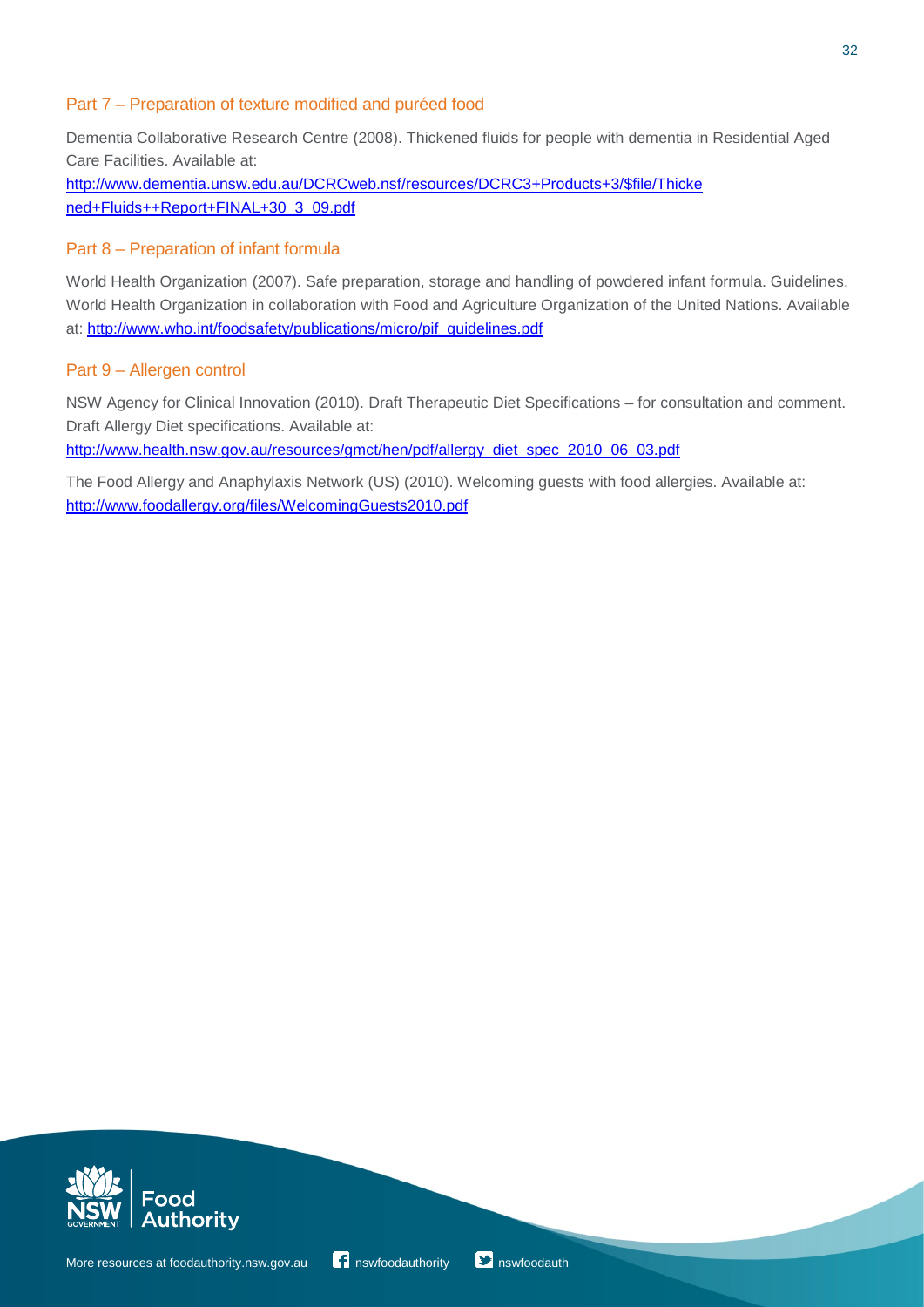# **Appendix 2 ‒ Cooking temperatures for cook serve foods**

| <b>Products</b>                                           | Internal temperature (°C)                           |
|-----------------------------------------------------------|-----------------------------------------------------|
| Eggs                                                      | Cook until white is firm and yolk begins to thicken |
| Dishes containing eggs (e.g. sauces, custards)            | 71                                                  |
| Poultry (Chicken and turkey, whole or parts)              | 74                                                  |
| Fish                                                      | 63                                                  |
| Meat (Beef, veal, lamb) (Steaks and roasts) - Medium rare | 63                                                  |
| Meat (Beef, veal, lamb) - Medium                          | 71                                                  |
| Meat (Beef, veal, lamb) - Well done                       | 77                                                  |
| Minced meat (Beef, veal, lamb, pork hamburgers, sausages) | 71                                                  |
| Minced poultry (Chicken and turkey hamburgers, sausages)  | 74                                                  |
| Pork (Medium)                                             | 71                                                  |
| Pork (Well done)                                          | 77                                                  |
| Sauces using raw meat, poultry or fish                    | Bring to the boil                                   |
| Leftovers < 48 hours old (reheat)                         | 60                                                  |
| Cook chill foods (reheat)                                 | 70 for 2 minutes                                    |

**Foods cooked using these temperatures should be served within 48 hours.**

**Alternatively, a facility may choose to cook all products to an internal temperature of 75°C.**



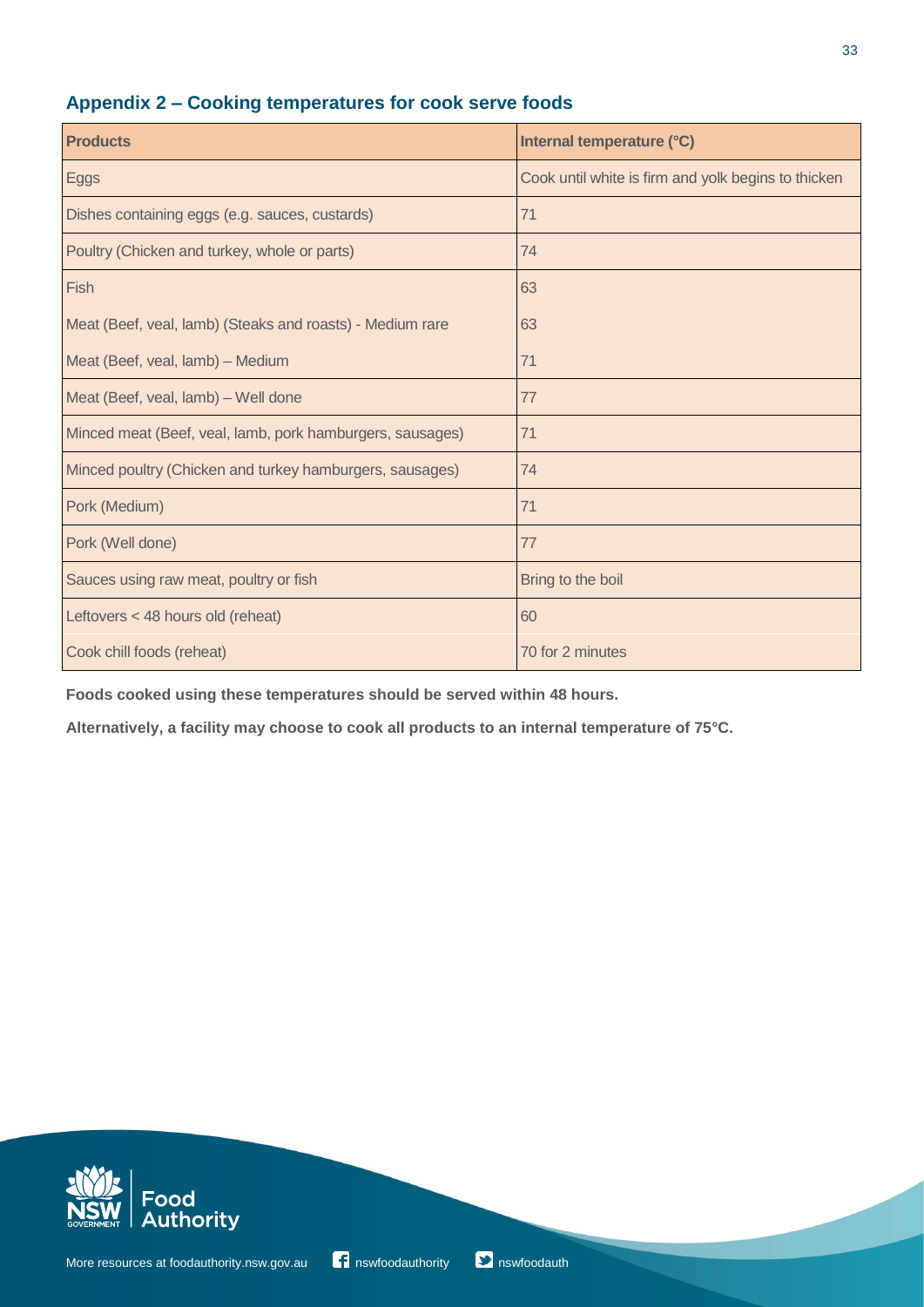| <b>Inactivation of Listeria monocytogenes</b> |                                               |         |
|-----------------------------------------------|-----------------------------------------------|---------|
| Internal product temperature (°C)             | Time for 6 log reduction<br>(mins) and (secs) |         |
| 60                                            | 43 mins                                       | 34 secs |
| 61                                            | 32 mins                                       | 3 secs  |
| 62                                            | 23 mins                                       | 34 secs |
| 63                                            | 17 mins                                       | 21 secs |
| 64                                            | 12 mins                                       | 45 secs |
| 65                                            | 9 mins                                        | 23 secs |
| 66                                            | 6 mins                                        | 54 secs |
| 67                                            | 5 mins                                        | 5 secs  |
| 68                                            | 3 mins                                        | 44 secs |
| 69                                            | 2 mins                                        | 45 secs |
| 70                                            | 2 mins                                        | 1 secs  |
| 71                                            | 1 mins                                        | 29 secs |
| 72                                            | 1 mins                                        | 6 secs  |
| 73                                            | 0 mins                                        | 48 secs |
| 74                                            | 0 mins                                        | 36 secs |
| 75                                            | 0 mins                                        | 26 secs |
| 76                                            | 0 mins                                        | 19 secs |
| $77$                                          | 0 mins                                        | 14 secs |
| 78                                            | 0 mins                                        | 10 secs |

# **Appendix 3 ‒ Cooking times and temperatures for cook chill foods**



 $\overline{\phantom{a}}$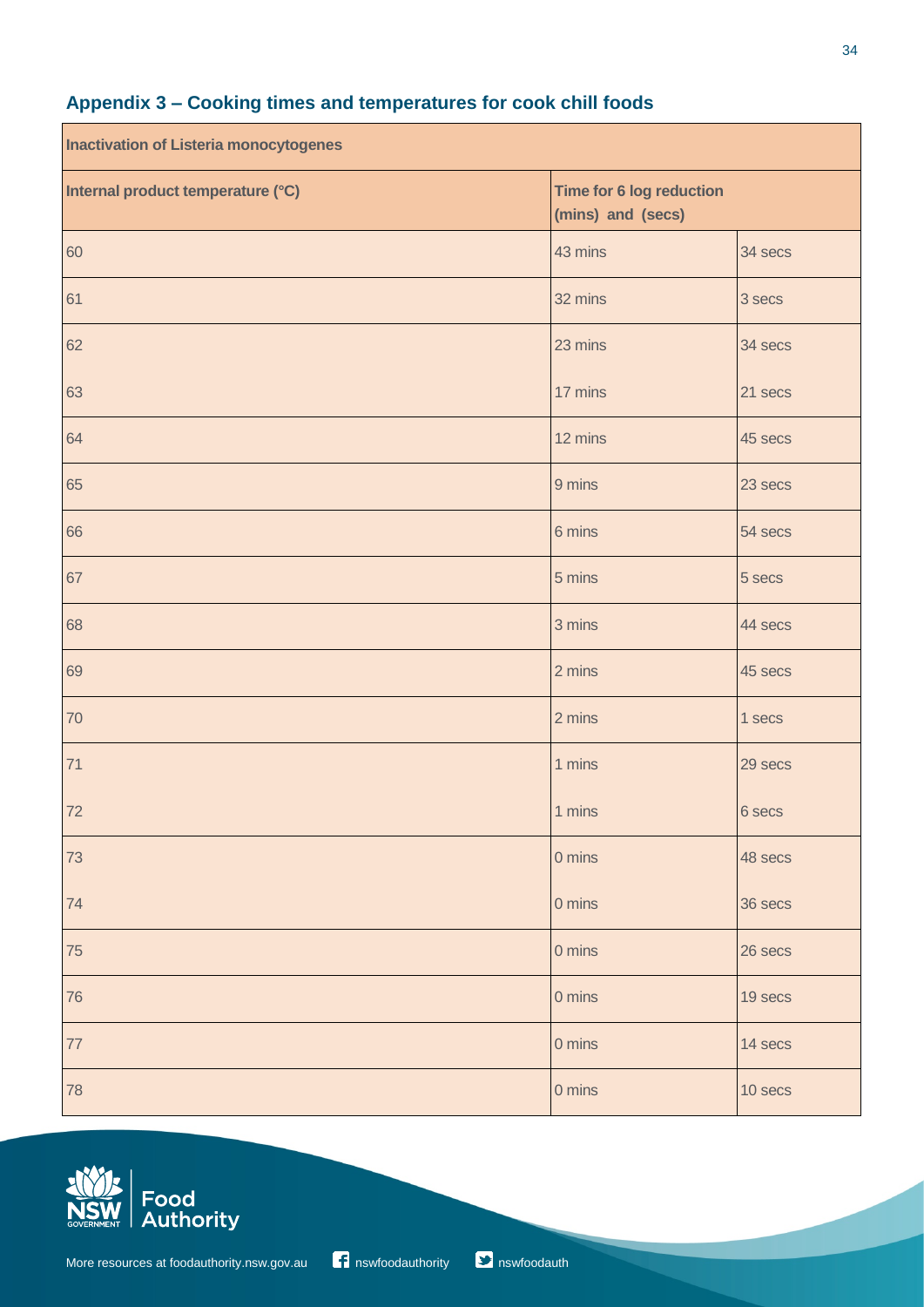| <b>Inactivation of Listeria monocytogenes</b>            |                                               |        |
|----------------------------------------------------------|-----------------------------------------------|--------|
| Internal product temperature (°C)                        | Time for 6 log reduction<br>(mins) and (secs) |        |
| 79                                                       | 0 mins                                        | 8 secs |
| 80                                                       | 0 mins                                        | 6 secs |
| 81                                                       | 0 mins                                        | 4 secs |
| 82                                                       | 0 mins                                        | 3 secs |
| 83                                                       | 0 mins                                        | 2 secs |
| 84                                                       | 0 mins                                        | 2 secs |
| 85                                                       | 0 mins                                        | 1 secs |
| Note: $z$ value = $7.5^{\circ}$ C from Gaze et al (1989) |                                               |        |

The Critical limit for cooking is 70°C for 2 minutes - longer cooking times will need to be monitored and **recorded.**

| Inactivation of non-proteolytic Clostridium botulinum type B |                                               |              |
|--------------------------------------------------------------|-----------------------------------------------|--------------|
| Internal product temperature (°C)                            | Time for 6 log reduction<br>(mins) and (secs) |              |
| 75                                                           | 465 mins                                      | 45 secs      |
| 76                                                           | 360 mins                                      | 37 secs      |
| 77                                                           | 279 mins                                      | 13 secs      |
| 78                                                           | 216 mins                                      | 11 secs      |
| 79                                                           | 167 mins                                      | 23 secs      |
| 80                                                           | 129 mins                                      | 36 secs      |
| 81                                                           | 100 mins                                      | 21 secs      |
| 82                                                           | 77 mins                                       | 42 secs      |
| 83                                                           | 60 mins                                       | <b>9secs</b> |

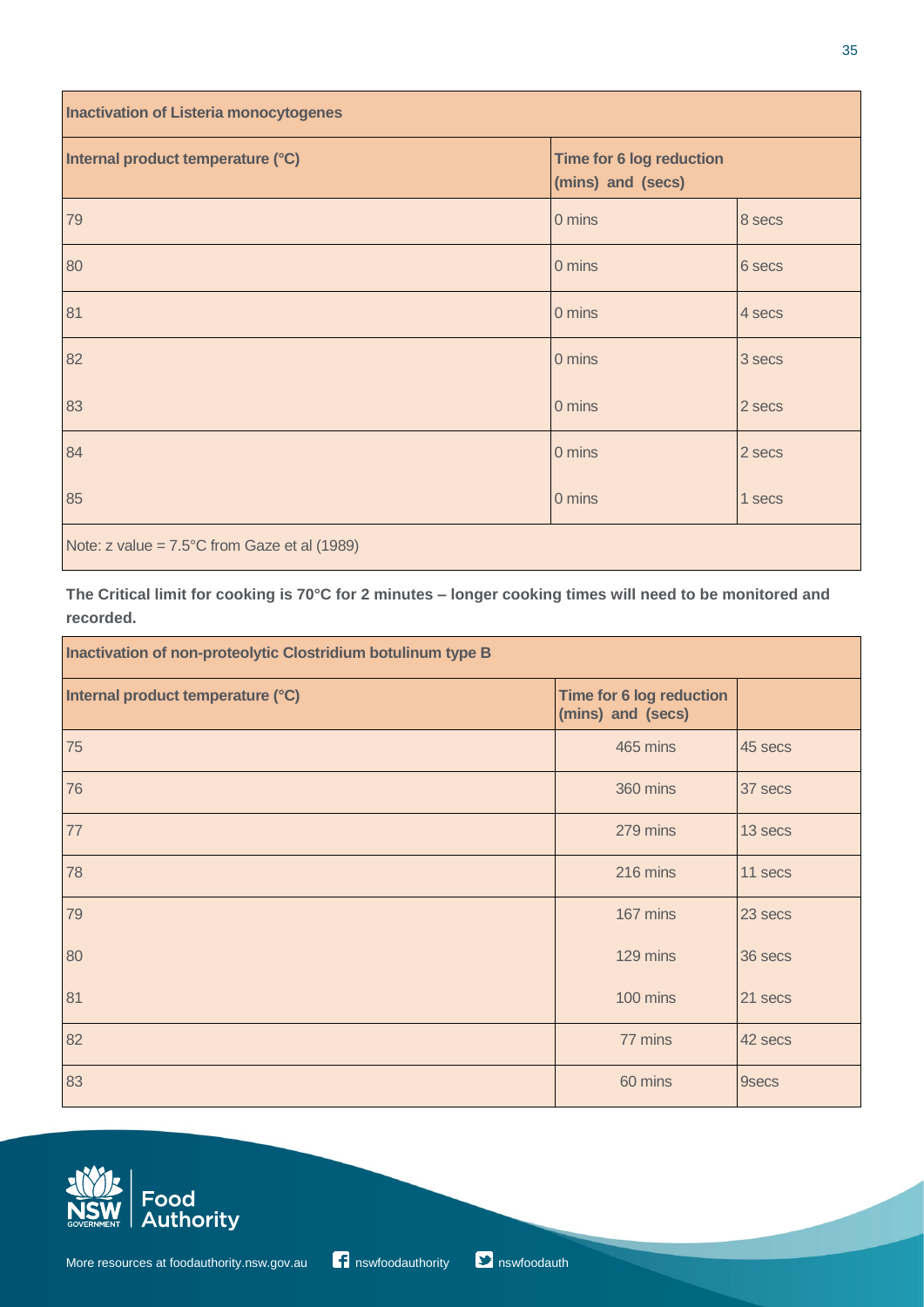| Inactivation of non-proteolytic Clostridium botulinum type B |                                                      |         |
|--------------------------------------------------------------|------------------------------------------------------|---------|
| Internal product temperature (°C)                            | <b>Time for 6 log reduction</b><br>(mins) and (secs) |         |
| 84                                                           | 46 mins                                              | 35 secs |
| 85                                                           | 36 mins                                              | 4 secs  |
| 86                                                           | 27 mins                                              | 55 secs |
| 87                                                           | 21 mins                                              | 37 secs |
| 88                                                           | 16 mins                                              | 44 secs |
| 89                                                           | 12 mins                                              | 58 secs |
| 90                                                           | 10 mins                                              | 2 secs  |
| Note: $z$ value = $9.0^{\circ}$ C from Betts (1996)          |                                                      |         |

**Time and temperature must be recorded.**



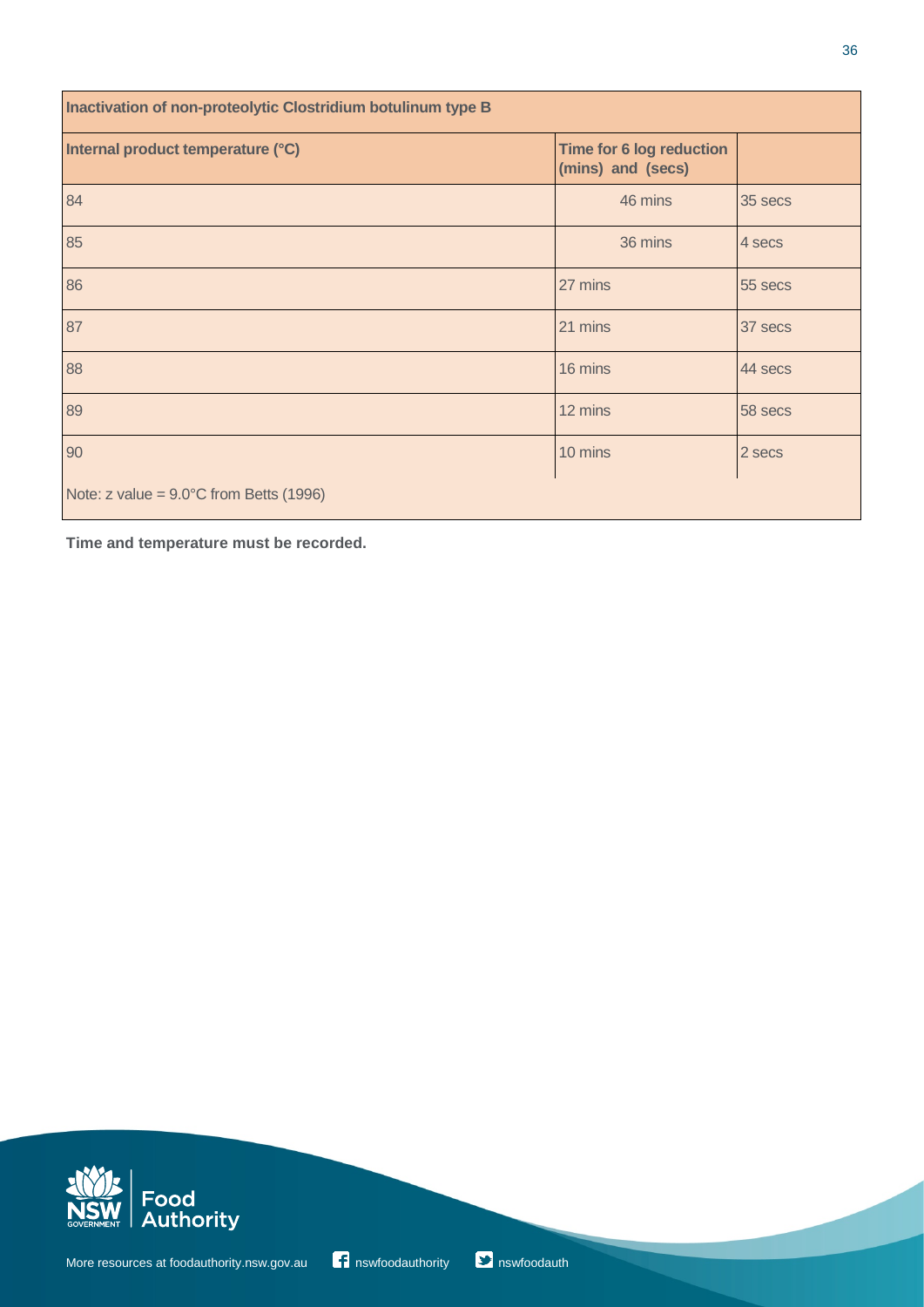## **Appendix 4 ‒ Limiting shelf life as a control measure for Listeria monocytogenes**

Table 1 of this guideline lists recommended control measures for higher risk foods including limiting the shelf life of some foods to a maximum of 7 days from packaging.

Most foods that are contaminated with *L.monocytogenes* typically have very low levels of the organism, and some growth is required in order to produce illness, even in the susceptible populations. Risk assessment data has consistently shown that the risk of listeriosis is increased in ready-to-eat (RTE) foods which support the growth of *L.monocytogenes* and have extended shelf lives, and that cases of listeriosis result from high levels of *L.monocytogenes (> 100 cfu/g)* in the food.

Under European Union regulations (EC 2073/2005), a RTE food or ingredient with a shelf life of less than 5 days is considered to be unable to support the growth of *L. monocytogenes*. In addition, Health Canada has a revised policy on *L. monocytogenes* in RTE foods which include a 'Category 2A RTE foods'. This category includes RTE refrigerated foods with a shelf-life of under 5 days. The policy states that this time period would not allow sufficient time, under reasonably foreseeable conditions of distribution, storage and use, for *L. monocytogenes* to grow to levels above 100 cfu/g by the end of the stated shelf-life (Health Canada, 2010).

The FDA/UDA risk assessment in 2003 examined several 'what-if' scenarios including estimating the effect of shelf life on the predicted number of listeriosis cases. The scenarios tested included maximum storage times for deli meats of 4, 7, 10, 14, 17, 21, and 28 days. Shortening the shelf life to 10 days was found to reduce the estimated number of cases in the elderly sub-population by 32.5%. Further reducing the shelf life to 7 days resulted in approximately a 60% reduction in the number of listeriosis cases from deli meats (FDA/USDA, 2003).

Another study by Carrasco et al. (2010) examined the effect of shortening the shelf life of RTE lettuce salads on the high-risk population of Spain, with reduction of the shelf life to 7 days resulting in a 24% reduction in predicted number of listeriosis cases. A further reduction to a 5 day shelf life resulted in a 62% reduction. Along with storage temperature and serving size, shelf life was the third most important factor in determining the number of listeriosis cases.

The intent of the Authority in recommending limiting the shelf life of foods that support the growth of *L.monocytogenes* to 7 days is to reduce the risk of listeriosis compared to product that is distributed for retail sale. For example, pre-packaged RTE deli meats may have a 6-7 week shelf life which may allow the organism to grow up to infective dose levels.



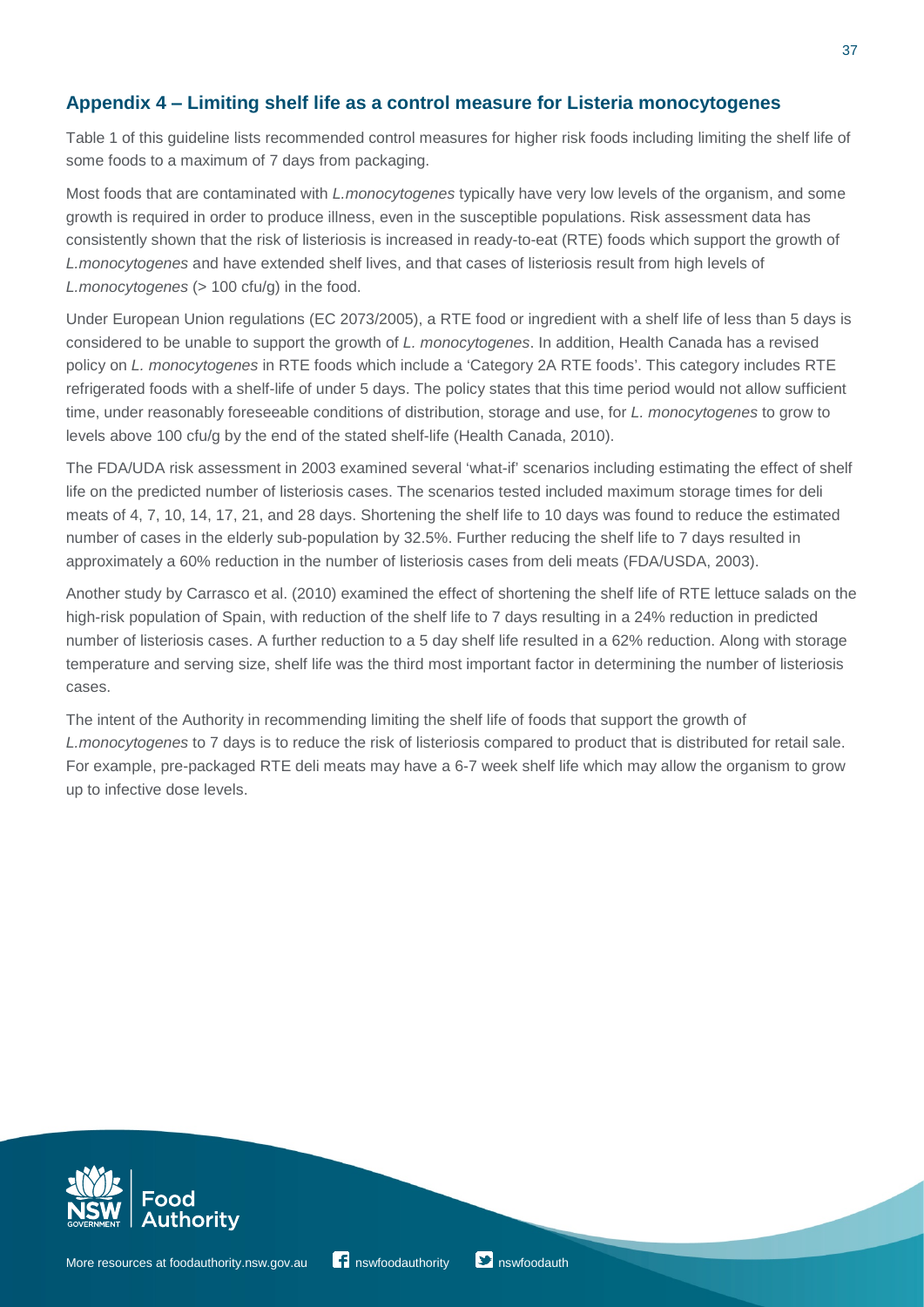## **References**

Carrasco, E., Perez-Rodriguez, F., Valero, A., Garcia-Gimeno, R.M. and Zurera, G. (2010). Risk assessment and management of Listeria monocytogenes in ready-to-eat lettuce salads. Comprehensive Reviews in Food Science and Food Safety 9:498-512.

FDA/USDA [US Food and Drug Administration/ United States Department of Agriculture] (2003). Quantitative assessment of relative risk to public health from foodborne Listeria monocytogenes among selected categories of ready-to-eat foods. Retrieved 30 October 2008, from [http://www.foodsafety.gov/~dms/lmr2-toc.html.](http://www.foodsafety.gov/%7Edms/lmr2-toc.html)

Health Canada (2010). Policy on Listeria monocytogenes in Ready-to-Eat Foods. Food

Directorate Health Products and Food Branch.